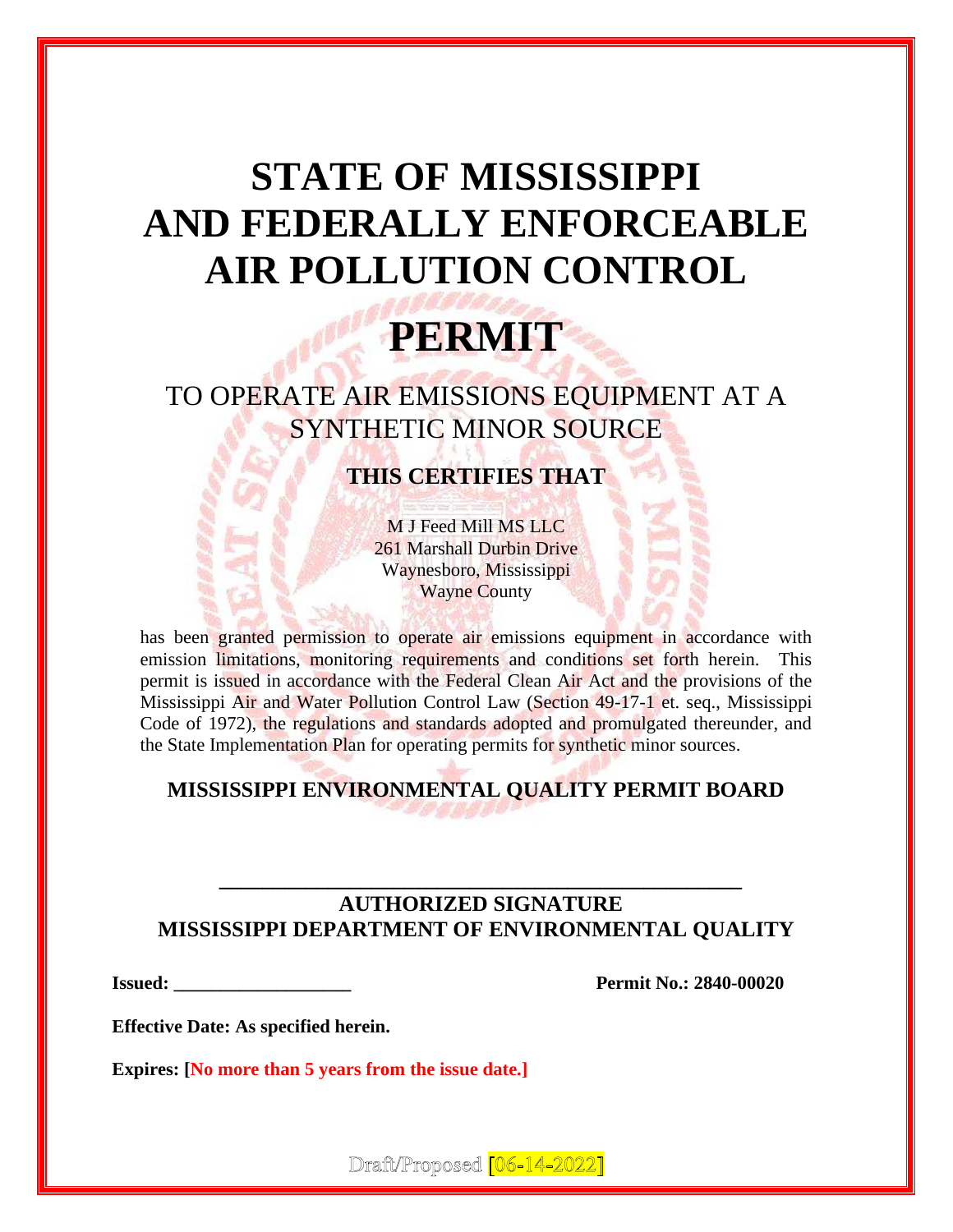### **SECTION 1.**

#### **A. GENERAL CONDITIONS**

1. This permit is for air pollution control purposes only.

(Ref.: 11 Miss. Admin. Code Pt. 2, R. 2.1.D.)

2. This permit is a Federally-approved permit to operate a synthetic minor source as described in 11 Miss. Admin. Code Pt. 2, R. 2.4.D.

(Ref.: 11 Miss. Admin. Code Pt. 2, R. 2.4.D.)

3. Any activities not identified in the application are not authorized by this permit.

(Ref.: Miss. Code Ann. 49-17-29 1.b)

4. The knowing submittal of a permit application with false information may serve as the basis for the Permit Board to void the permit issued pursuant thereto or subject the applicant to penalties for constructing or operating without a valid permit.

(Ref.: 11 Miss. Admin. Code Pt. 2, R. 2.2.B(5).)

5. The issuance of a permit does not release the permittee from liability for constructing or operating air emissions equipment in violation of any applicable statute, rule, or regulation of state or federal environmental authorities.

(Ref.: 11 Miss. Admin. Code Pt. 2, R. 2.2.B(7).)

6. It shall not be a defense for a permittee in an enforcement action that it would have been necessary to halt or reduce the permitted activity in order to maintain compliance with the conditions of this permit unless halting or reducing activity would create an imminent and substantial endangerment threatening the public health and safety of the lives and property of the people of this state.

(Ref.: 11 Miss. Admin. Code Pt. 2, R. 2.2.B(15)(a).)

7. The issuance of this permit does not convey any property rights in either real or personal property, or any exclusive privileges, nor does it authorize any injury to private property or any invasion of personal rights, nor any infringement of Federal, State or local laws or regulations.

(Ref.: 11 Miss. Admin. Code Pt. 2, R. 2.2.B(15)(c).)

8. The permittee shall allow the Mississippi Department of Environmental Quality Office of Pollution Control and the Mississippi Environmental Quality Permit Board and/or their authorized representatives, upon the presentation of credentials:

## Draft/Proposed [06-14-2022]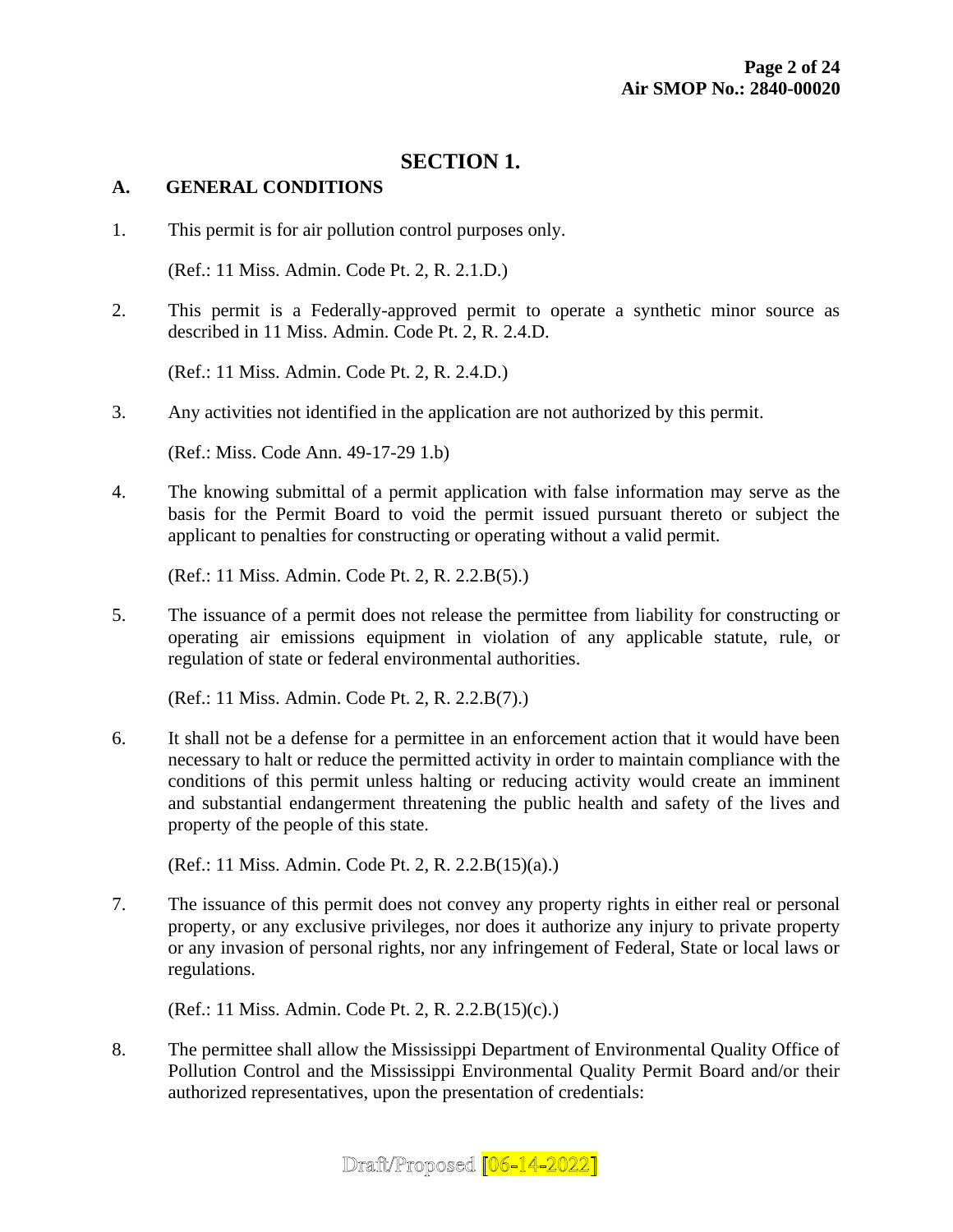- a. To enter upon the permittee's premises where an air emission source is located or in which any records are required to be kept under the terms and conditions of this permit, and
- b. At reasonable times to have access to and copy any records required to be kept under the terms and conditions of this permit; to inspect any monitoring equipment or monitoring method required in this permit; and to sample any air emission.

(Ref.: Miss. Code Ann. 49-17-21)

9. Except for data determined to be confidential under the Mississippi Air & Water Pollution Control Law, all reports prepared in accordance with the terms of this permit shall be available for public inspection at the offices of the Mississippi Department of Environmental Quality Office of Pollution Control.

(Ref.: Miss. Code Ann. 49-17-39)

10. The provisions of this permit are severable. If any provision of this permit, or the application of any provision of this permit to any circumstances, is challenged or held invalid, the validity of the remaining permit provisions and/or portions thereof or their application to other persons or sets of circumstances, shall not be affected thereby.

(Ref.: 11 Miss. Admin. Code Pt. 2, R. 2.1.D(7).)

- 11. This permit does not authorize a modification as defined in Regulation 11 Miss. Admin. Code Pt. 2, Ch.2., "Permit Regulations for the Construction and/or Operation of Air Emission Equipment." A modification may require a Permit to Construct and a modification of this permit. Modification is defined as "Any physical change in or change in the method of operation of a facility which increases the actual emissions or the potential uncontrolled emissions of any air pollutant subject to regulation under the Federal Act emitted into the atmosphere by that facility or which results in the emission of any air pollutant subject to regulation under the Federal Act into the atmosphere not previously emitted. A physical change or change in the method of operation shall not include:
	- a. Routine maintenance, repair, and replacement;
	- b. Use of an alternative fuel or raw material by reason of an order under Sections 2(a) and (b) of the Federal Energy Supply and Environmental Coordination Act of 1974 (or any superseding legislation) or by reason of a natural gas curtailment plan pursuant to the Federal Power Act;
	- c. Use of an alternative fuel by reason of an order or rule under Section 125 of the Federal Act;
	- d. Use of an alternative fuel or raw material by a stationary source which:

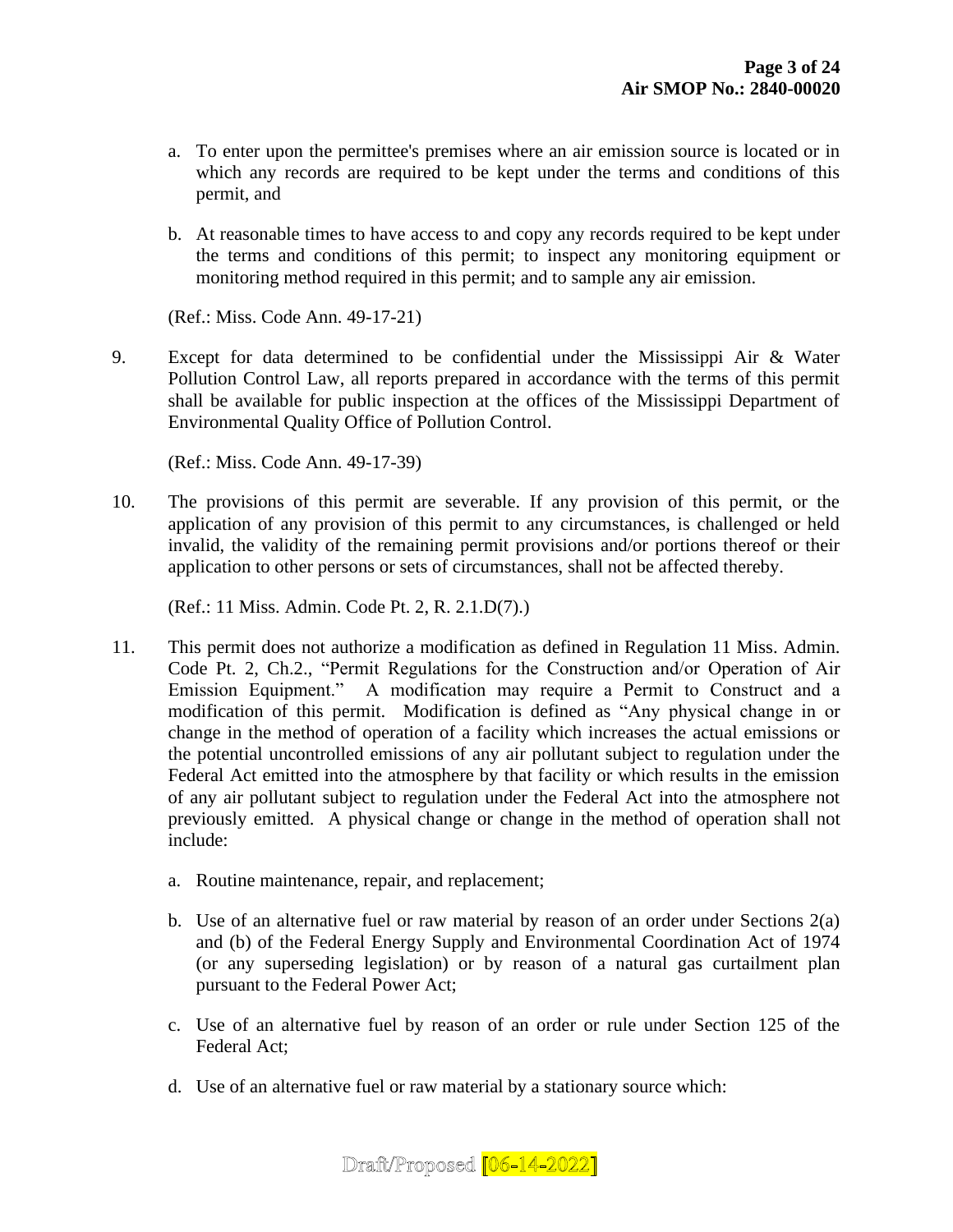- (1) The source was capable of accommodating before January 6, 1975, unless such change would be prohibited under any federally enforceable permit condition which was established after January 6, 1975, pursuant to 40 CFR 52.21 or under regulations approved pursuant to 40 CFR Part 51, Subpart I, or 40 CFR 51.166; or
- (2) The source is approved to use under any permit issued under 40 CFR 52.21 or under regulations approved pursuant to 40 CFR Part 51, Subpart I, or 40 CFR 51.166;
- e. An increase in the hours of operation or in the production rate unless such change would be prohibited under any federally enforceable permit condition which was established after January 6, 1975, pursuant to 40 CFR 52.21 or under regulations approved pursuant to 40 CFR Part 51, Subpart I or 40 CFR 51.166; or
- f. Any change in ownership of the stationary source.

(Ref.: 11 Miss. Admin. Code Pt. 2, R. 2.1.C(15).)

#### **B. GENERAL OPERATIONAL CONDITIONS**

1. Should the Executive Director of the Mississippi Department of Environmental Quality declare an Air Pollution Emergency Episode, the permittee will be required to operate in accordance with the permittee's previously approved Emissions Reduction Schedule or, in the absence of an approved schedule, with the appropriate requirements specified in Regulation, 11 Miss. Admin. Code Pt. 2, "Regulations for the Prevention of Air Pollution Emergency Episodes" for the level of emergency declared.

(Ref.: 11 Miss. Admin. Code Pt. 2, R. 2.10.)

2. Any diversion from or bypass of collection and control facilities is prohibited, except as provided for in 11 Miss. Admin. Code Pt. 2, R. 1.10., "Air Emission Regulations for the Prevention, Abatement, and Control of Air Contaminants."

(Ref.: 11 Miss. Admin. Code Pt. 2, R. 1.10.)

3. Solids removed in the course of control of air emissions shall be disposed of in a manner such as to prevent the solids from becoming windborne and to prevent the materials from entering State waters without the proper environmental permits.

(Ref.: Miss. Code Ann. 49-17-29 1.a(i and ii))

4. Except as otherwise specified herein, the permittee shall be subject to the following provisions with respect to upsets, startups, and shutdowns.

a. Upsets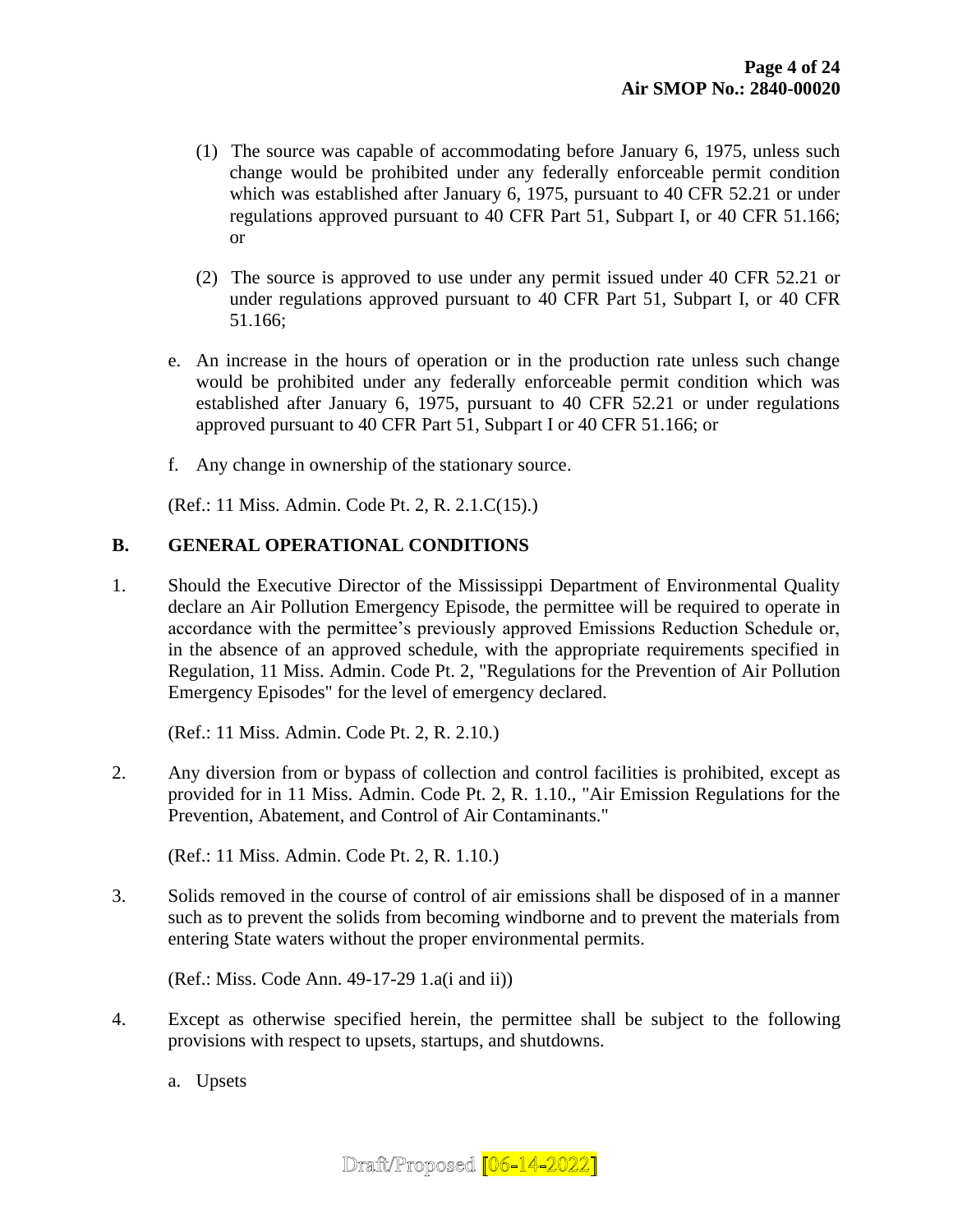- (1) For an upset defined in 11 Miss. Admin. Code Pt. 2, R. 1.2., the Commission may pursue an enforcement action for noncompliance with an emission standard or other requirement of an applicable rule, regulation, or permit. In determining whether to pursue enforcement action, and/or the appropriate enforcement action to take, the Commission may consider whether the source has demonstrated through properly signed contemporaneous operating logs or other relevant evidence the following:
	- (i) An upset occurred and that the source can identify the cause(s) of the upset;
	- (ii) The source was at the time being properly operated;
	- (iii) During the upset the source took all reasonable steps to minimize levels of emissions that exceeded the emission standard or other requirement of an applicable rule, regulation, or permit;
	- (iv) That within 5 working days of the time the upset began, the source submitted a written report to the Department describing the upset, the steps taken to mitigate excess emissions or any other noncompliance, and the corrective actions taken and;
	- (v) That as soon as practicable but no later than 24 hours of becoming aware of an upset that caused an immediate adverse impact to human health or the environment beyond the source boundary or caused a general nuisance to the public, the source provided notification to the Department.
- (2) In any enforcement proceeding by the Commission, the source seeking to establish the occurrence of an upset has the burden of proof.
- (3) This provision is in addition to any upset provision contained in any applicable requirement.
- (4) These upset provisions apply only to enforcement actions by the Commission and are not intended to prohibit EPA or third party enforcement actions.
- b. Startups and Shutdowns (as defined by 11 Miss. Admin. Code Pt. 2, R. 1.2.)
	- (1) Startups and shutdowns are part of normal source operation. Emission limitations apply during startups and shutdowns unless source specific emission limitations or work practice standards for startups and shutdowns are defined by an applicable rule, regulation, or permit.
	- (2) Where the source is unable to comply with existing emission limitations

Draft/Proposed [06-14-2022]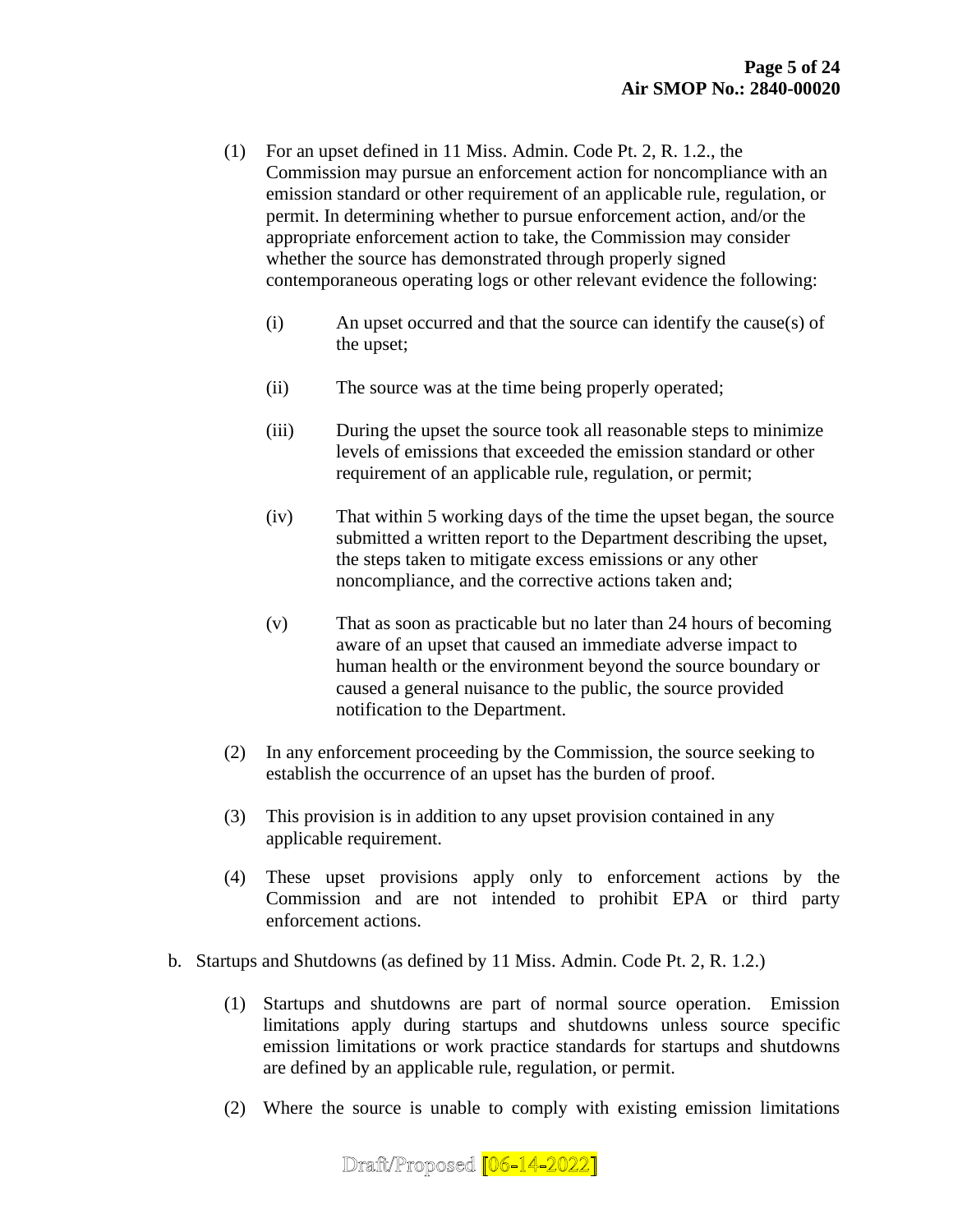established under the State Implementation Plan (SIP) and defined in this regulation, 11 Mississippi Administrative Code, Part 2, Chapter 1, the Department will consider establishing source specific emission limitations or work practice standards for startups and shutdowns. Source specific emission limitations or work practice standards established for startups and shutdowns are subject to the requirements prescribed in 11 Miss. Admin. Code Pt. 2, R. 1.10.B(2)(a) through (e).

(3) Where an upset as defined in Rule 1.2 occurs during startup or shutdown, see the upset requirements above.

(Ref.: 11 Miss. Admin. Code Pt. 2, R. 1.10.)

- 5. Compliance Testing: Regarding compliance testing:
	- a. The results of any emissions sampling and analysis shall be expressed both in units consistent with the standards set forth in any Applicable Rules and Regulations or this permit and in units of mass per time.
	- b. Compliance testing will be performed at the expense of the permittee.
	- c. Each emission sampling and analysis report shall include but not be limited to the following:
		- (1) Detailed description of testing procedures;
		- (2) Sample calculation(s);
		- (3) Results; and
		- (4) Comparison of results to all Applicable Rules and Regulations and to emission limitations in the permit.

(Ref.: 11 Miss. Admin. Code Pt. 2, R. 2.6.B(3), (4), and (6).)

#### **C. PERMIT RENEWAL / MODIFICATION / TRANSFER / TERMINATION**

1. For renewal of this permit, the applicant shall make application not less than one-hundred eighty (180) days prior to the expiration date of the permit substantiated with current emissions data, test results or reports or other data as deemed necessary by the Mississippi Environmental Quality Permit Board. If the applicant submits a timely and complete application pursuant to this paragraph and the Permit Board, through no fault of the applicant, fails to act on the application on or before the expiration date of the existing permit, the applicant shall continue to operate the stationary source under the terms and conditions of the expired permit, which shall remain in effect until final action on the application is taken by the Permit Board. Permit expiration terminates the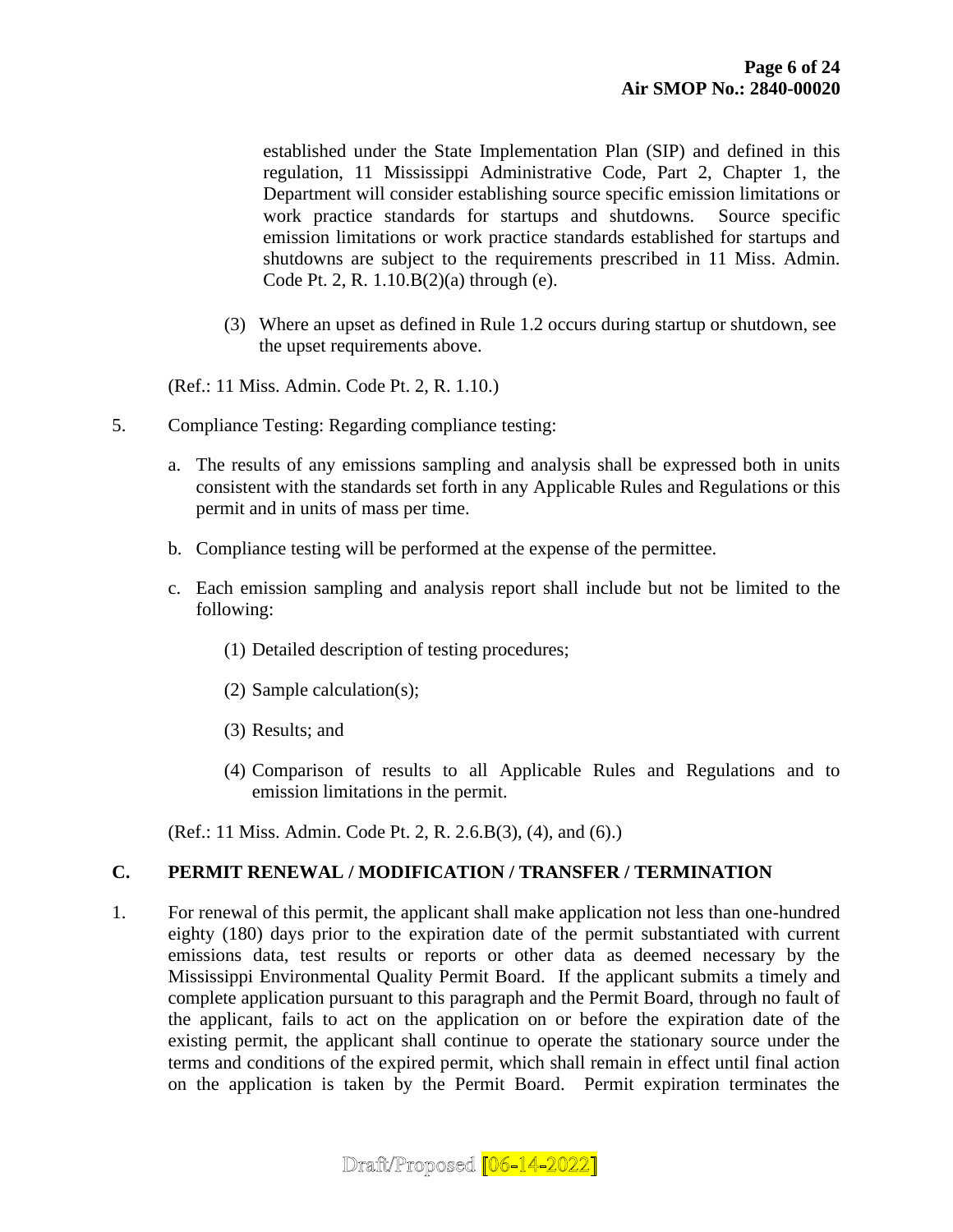source's ability to operate unless a timely and complete renewal application has been submitted.

(Ref.: 11 Miss. Admin. Code Pt. 2, R. 2.8.)

2. The permittee shall furnish to the DEQ within a reasonable time any information the DEQ may request in writing to determine whether cause exists for modifying, revoking and reissuing, or terminating the permit or to determine compliance with the permit. Upon request, the permittee shall also furnish to the DEQ copies of records required to be kept by the permit or, for information claimed to be confidential, the permittee shall furnish such records to the DEQ along with a claim of confidentiality. The permittee may furnish such records directly to the Administrator along with a claim of confidentiality.

(Ref.: 11 Miss. Admin. Code Pt. 2, R. 2.2.B(15)(d).)

3. The permit and/or any part thereof may be modified, revoked, reopened, and reissued, or terminated for cause. Sufficient cause for a permit to be reopened shall exist when an air emissions stationary source becomes subject to Title V. The filing of a request by the permittee for a permit modification, revocation and reissuance, or termination, or of a notification of planned changes or anticipated noncompliance does not stay any permit condition.

(Ref.: 11 Miss. Admin. Code Pt. 2, R. 2.2.B(15)(b).)

- 4. After notice and opportunity for a hearing, this permit may be modified, suspended, or revoked in whole or in part during its term for cause including, but not limited to:
	- a. Persistent violation of any terms or conditions of this permit.
	- b. Obtaining this permit by misrepresentation or failure to disclose fully all relevant facts; or
	- c. A change in federal, state, or local laws or regulations that require either a temporary or permanent reduction or elimination of previously authorized air emission.

(Ref.: 11 Miss. Admin. Code Pt. 2, R. 2.2.C.)

5. This permit may only be transferred upon approval of the Mississippi Environmental Quality Permit Board.

(Ref.: 11 Miss. Admin. Code Pt. 2, R. 2.16.B.)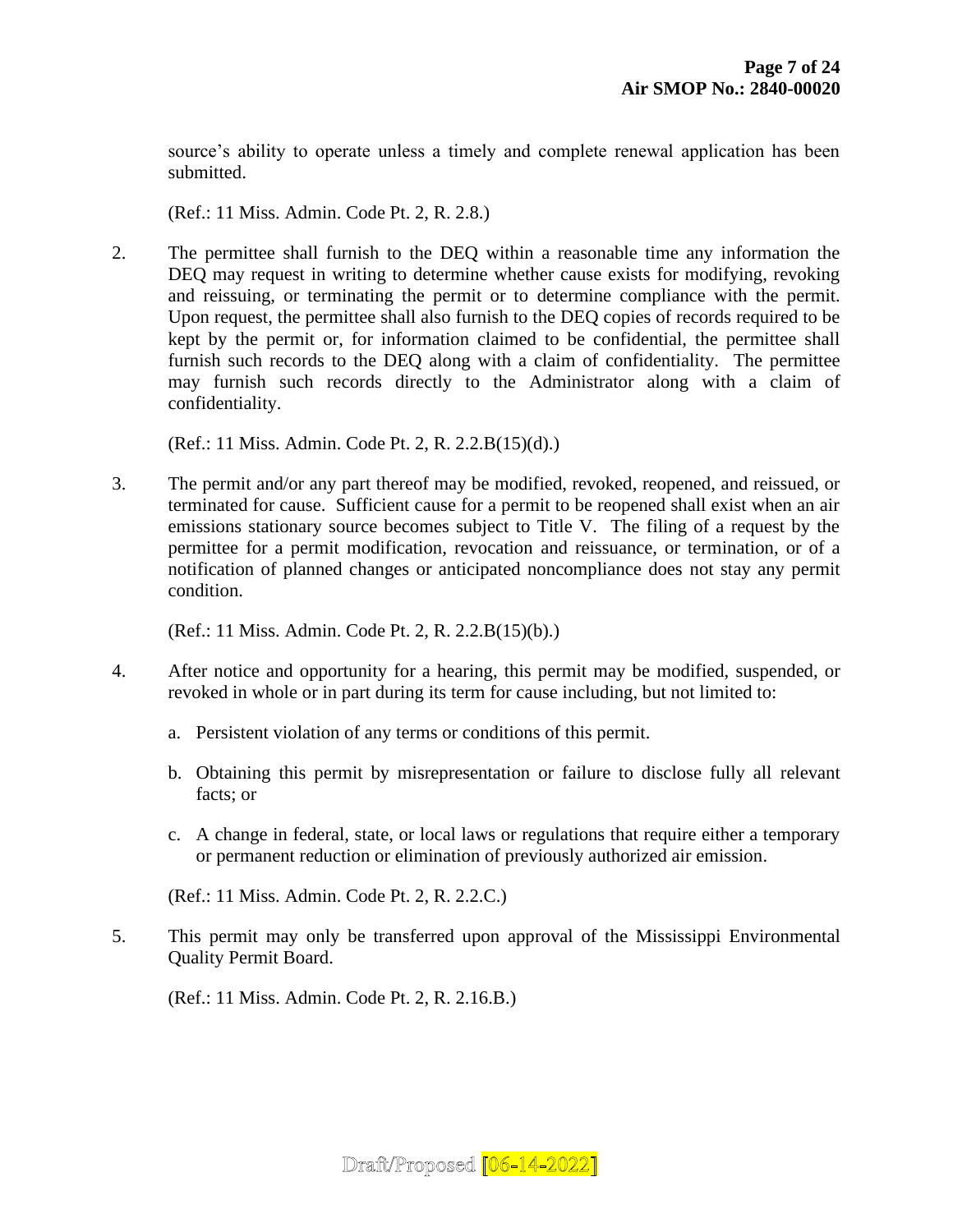## **SECTION 2. EMISSION POINT DESCRIPTION**

The permittee is authorized to operate air emissions equipment, as described in the following table.

| <b>Emission</b><br>Point | <b>Description</b>                                                                |  |  |
|--------------------------|-----------------------------------------------------------------------------------|--|--|
| $AA-001$                 | Grain Dryer with 5.81MMBtu/hr Natural Gas-fired burner                            |  |  |
| $AA-002$                 | Pellet Mill and Pellet Cooler controlled by 3 Cyclones                            |  |  |
| $AA-003$                 | Truck and Rail Grain Elevator Dust System controlled by a Baghouse                |  |  |
| $AA-004$                 | Hammermill controlled by a Cyclone                                                |  |  |
| $AA-005$                 | Truck and Rail Ingredient Receiving controlled by a Baghouse and Bin Vent Filters |  |  |
| $AA-006$                 | 20.5 MMBtu/hr Natural Gas-fired Boiler                                            |  |  |
| $AA-007$                 | 8,000 gallon Off-Road Diesel Storage Tank                                         |  |  |
| $AA-008$                 | Salt Receiving and Storage Bin controlled by a Baghouse                           |  |  |
| $AA-009$                 | Limestone Receiving and Silo controlled by a Baghouse                             |  |  |
| $AA-010$                 | Phosphorus Receiving controlled by a Baghouse                                     |  |  |
| <b>FUG-001</b>           | Finished Feed Truck and Rail Loadout                                              |  |  |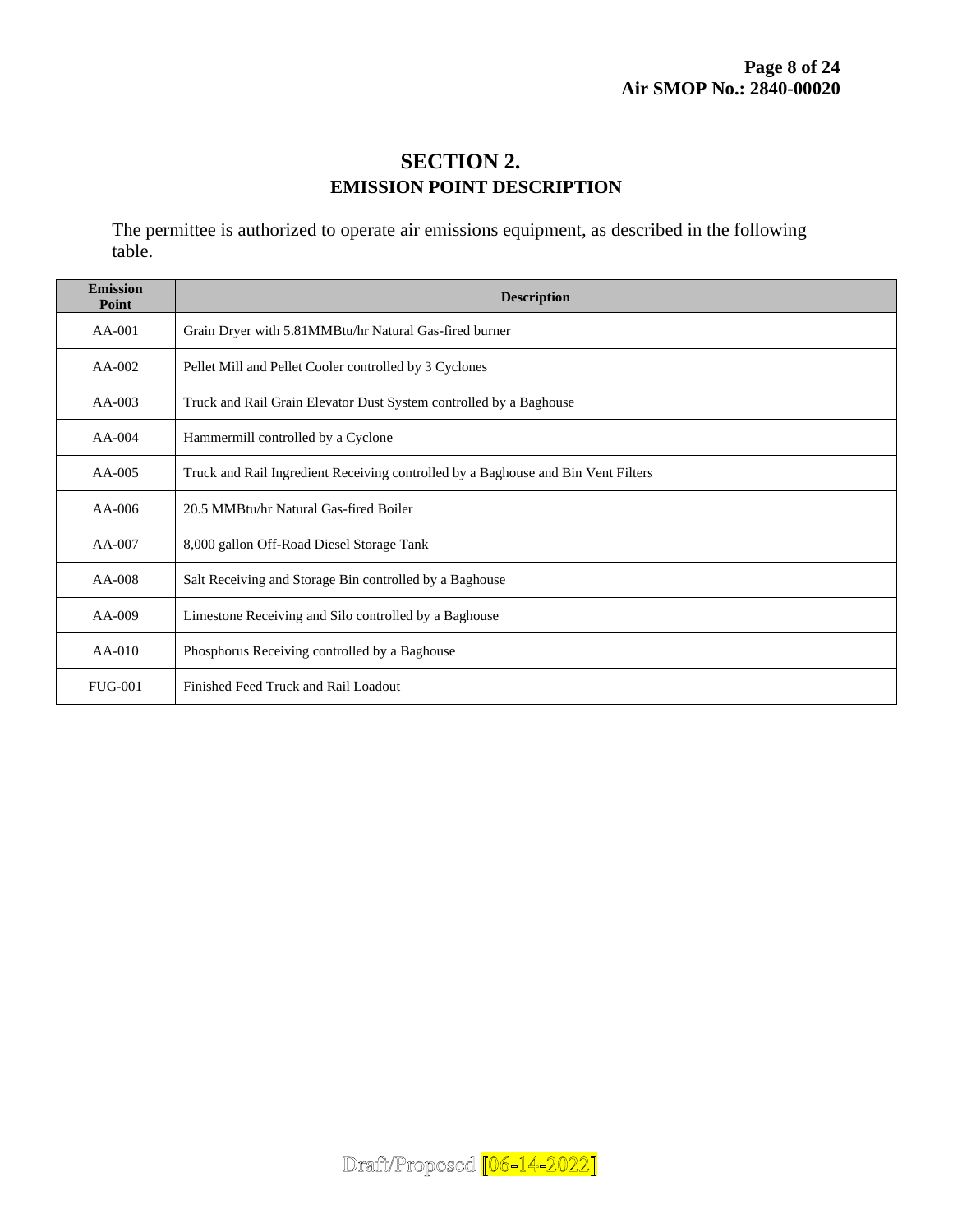| <b>Emission</b><br><b>Point</b>                                    | <b>Applicable Requirement</b>                                                                                                                                                                           | <b>Condition</b><br>Number(s) | Pollutant/<br><b>Parameter</b>       | <b>Limitation/Standard</b>                                                                                                |
|--------------------------------------------------------------------|---------------------------------------------------------------------------------------------------------------------------------------------------------------------------------------------------------|-------------------------------|--------------------------------------|---------------------------------------------------------------------------------------------------------------------------|
|                                                                    | 11 Miss. Admin. Code Pt. 2, R. 1.3.A.                                                                                                                                                                   | 3.1                           | Smoke                                | Opacity shall not exceed 40%                                                                                              |
|                                                                    | 11 Miss. Admin. Code Pt. 2, R. 1.3.B.                                                                                                                                                                   | 3.2                           |                                      |                                                                                                                           |
|                                                                    | 11 Miss. Admin. Code Pt. 2, R. 1.3.C.                                                                                                                                                                   | 3.3                           | Dust<br>Fumes<br>Gases               | Good Air Pollution Control Practices                                                                                      |
|                                                                    | 11 Miss. Admin. Code Pt. 2, R. 1.3. F(1).                                                                                                                                                               | 3.4                           | PM<br>(Filterable only)              | Emissions shall not exceed $E = 4.1 p^{0.67}$                                                                             |
| Facility-Wide                                                      | 11 Miss. Admin. Code Pt. 2, R. 2.2. B(10).<br>Title V Operating Permit (TVOP)<br>Avoidance Limitation                                                                                                   | 3.5                           | $PM_{10}$<br>PM <sub>2.5</sub>       | Emissions shall not exceed 90.0 tpy.                                                                                      |
|                                                                    | 40 CFR 63, Subpart DDDDDDD<br>(National Emission Standards for Hazardous<br>Air Pollutants for Area Sources: Prepared<br>Feeds Manufacturing)<br>40 CFR 63.11619(a), 63.11619(b)(1),<br>Subpart DDDDDDD | 3.6                           | <b>HAP</b>                           | General Applicability                                                                                                     |
| AA-001                                                             | 11 Miss. Admin. Code Pt. 2, R. 1.3.D(1)(a).                                                                                                                                                             | 3.7                           | <b>PM</b><br>(Filterable only)       | Emissions shall not exceed<br>0.6 lbs/MMBtu                                                                               |
| $AA-001$                                                           | 11 Miss. Admin. Code Pt. 2, R. 1.4.A(1).                                                                                                                                                                | 3.8                           | SO <sub>2</sub>                      | Emissions shall not exceed<br>4.8 lbs/MMBtu                                                                               |
| AA-006                                                             | 11 Miss. Admin. Code Pt. 2, R. 2.2. B(10).                                                                                                                                                              | 3.9                           | Fuel Usage                           | Shall Only Combust Natural Gas.                                                                                           |
| AA-002                                                             | 40 CFR 63.11621(f), Subpart DDDDDDD                                                                                                                                                                     | 3.10                          | <b>HAP</b>                           | Route All Emissions to a Cyclone.                                                                                         |
| AA-002<br>AA-003<br>AA-004<br>AA-005<br>AA-008<br>AA-009<br>AA-010 | 11 Miss. Admin. Code Pt. 2, R. 2.2. B(10).<br>Prevention of Significant Deterioration<br>(PSD) and TVOP Avoidance Limitation                                                                            | 3.11                          | PM<br>$PM_{10}$<br>PM <sub>2.5</sub> | Route all emissions to a control device.<br>Operate each Baghouse, Cyclone, and Filter,<br>at all times while processing. |
| AA-003<br>AA-005<br><b>FUG-001</b>                                 | 40 CFR 63.11621(d), Subpart DDDDDDD                                                                                                                                                                     | 3.12                          | HAP                                  | Minimize Fugitive Emissions                                                                                               |
| AA-006                                                             | 11 Miss. Admin. Code Pt. 2, R. 1.3. D(1)(b).                                                                                                                                                            | 3.13                          | PM<br>(Filterable only)              | Emissions shall not exceed<br>$E = 0.8808 * I^{-0.01667}$                                                                 |

# **SECTION 3. EMISSION LIMITATIONS AND STANDARDS**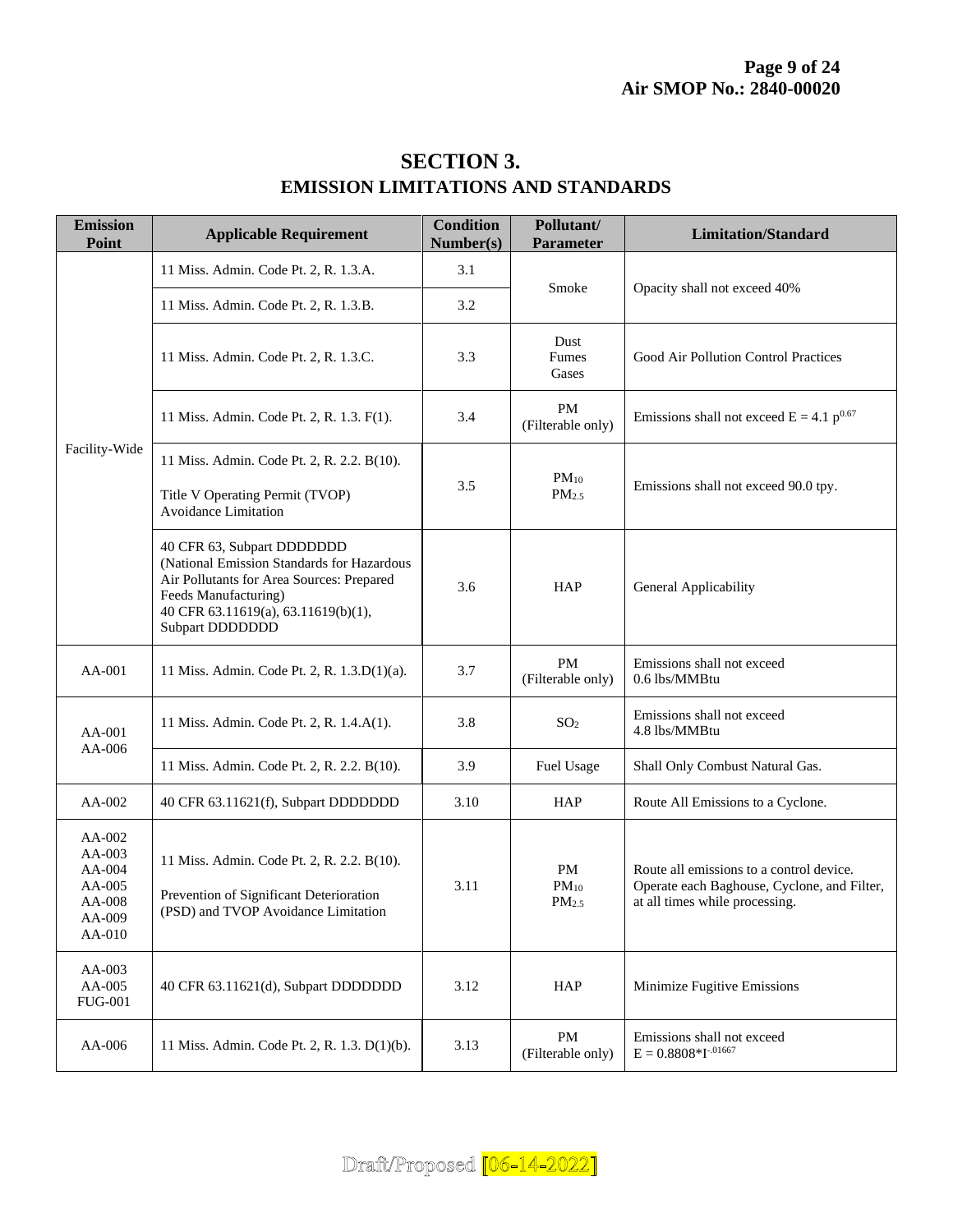| <b>Emission</b><br>Point | <b>Applicable Requirement</b>                                                                                                                                | <b>Condition</b><br>Number(s) | Pollutant/<br><b>Parameter</b> | <b>Limitation/Standard</b> |
|--------------------------|--------------------------------------------------------------------------------------------------------------------------------------------------------------|-------------------------------|--------------------------------|----------------------------|
| $AA-006$                 | 40 CFR 60, Subpart Dc<br>(Standards of Performance for Industrial-<br>Commercial-Institutional Steam Generating<br>Units)<br>40 CFR $60.40c(a)$ , Subpart Dc | 3.14                          | SO <sub>2</sub>                | General Applicability      |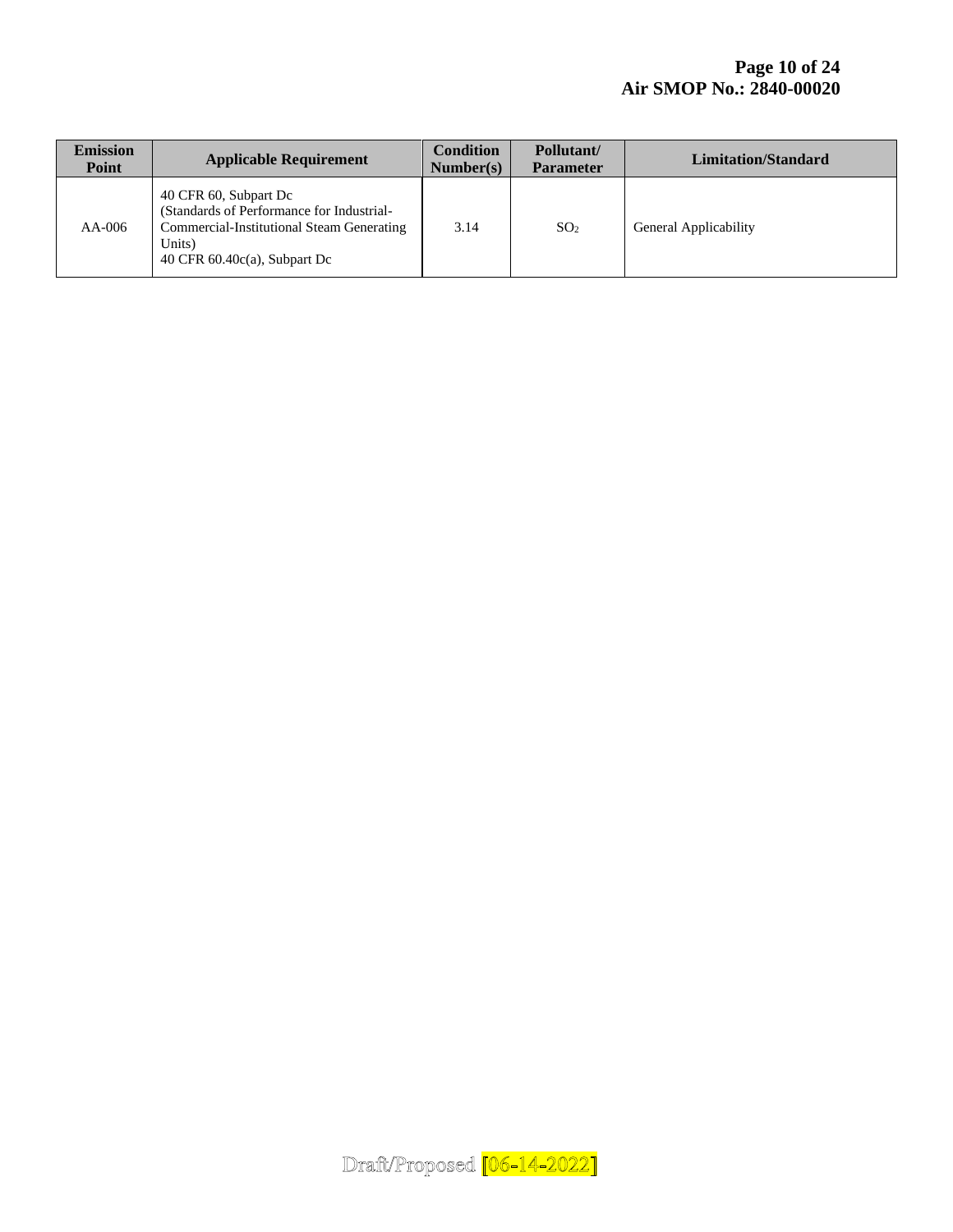- 3.1 For the entire facility, the permittee shall not cause, permit, or allow the emission of smoke from a point source into the open air from any manufacturing, industrial, commercial or waste disposal process which exceeds 40 percent opacity subject to the exceptions provided in (a) and (b).
	- (a) Startup operations may produce emissions which exceed 40 percent opacity for up to 15 minutes per startup in any one hour and not to exceed three startups per stack in any 24-hour period.
	- (b) Emissions resulting from soot blowing operations shall be permitted provided such emissions do not exceed 60 percent opacity, and provided further that the aggregate duration of such emissions during any twenty-four-hour period does not exceed ten (10) minutes per billion BTU gross heating value of fuel in any one hour.

(Ref.: 11 Miss. Admin. Code Pt. 2, R. 1.3.A.)

3.2 For the entire facility, except as otherwise specified or limited herein, the permittee shall not cause, allow, or permit the discharge into the ambient air from any point source or emissions, any air contaminant of such opacity as to obscure an observer's view to a degree in excess of 40 percent opacity, equivalent to that provided in Condition 3.1. This shall not apply to vision obscuration caused by uncombined water droplets.

(Ref.: 11 Miss. Admin. Code Pt. 2, R. 1.3.B.)

3.3 For the entire facility, the permittee shall not cause, permit, or allow the emission of particles or any contaminants in sufficient amounts or of such duration from any process as to be injurious to humans, animals, plants, or property, or to be a public nuisance, or create a condition of air pollution.

The permittee shall not cause or permit the handling, transporting, or storage of any material in a manner which allows or may allow unnecessary amounts of particulate matter to become airborne.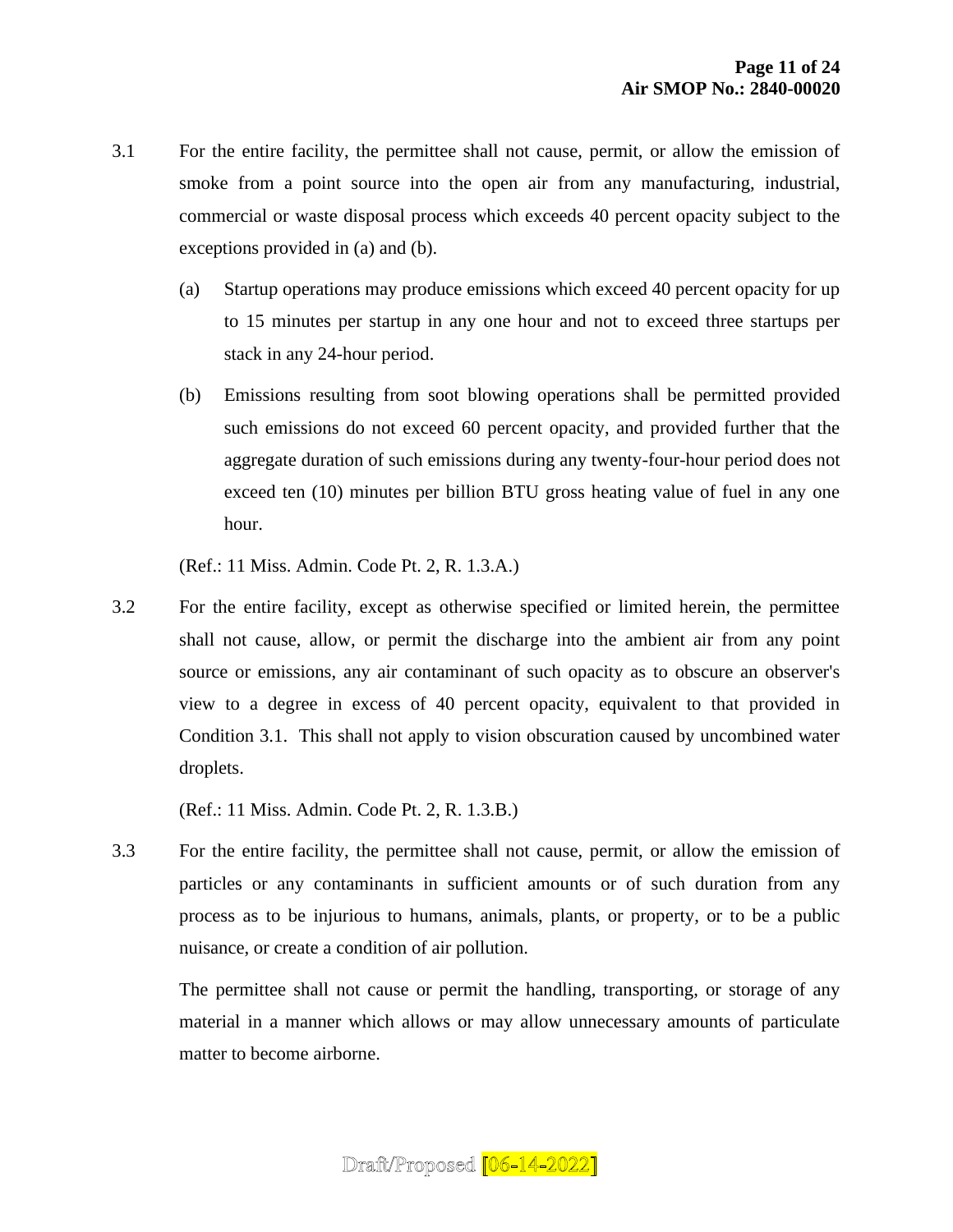When dust, fumes, gases, mist, odorous matter, vapors, or any combination thereof escape from a building or equipment in such a manner and amount as to cause a nuisance to property other than that from which it originated or to violate any other provision of 11 Miss. Admin. Code Pt. 2, Ch. 1, the Commission may order such corrected in a way that all air and gases or air and gasborne material leaving the building or equipment are controlled or removed prior to discharge to the open air.

(Ref.: 11 Miss. Admin. Code Pt. 2, R. 1.3.C.)

3.4 For the entire facility, the permittee shall not cause, permit, or allow the emission of particulate matter in total quantities in any one hour from any manufacturing process, which includes any associated stacks, vents, outlets, or combination thereof, to exceed the amount determined by the relationship

 $E = 4.1$  p<sup>0.67</sup>

where E is the emission rate in pounds per hour and p is the process weight input rate in tons per hour.

(Ref.: 11 Miss. Admin. Code Pt. 2, R. 1.3.F(1).)

3.5 For the entire facility, the permittee shall limit Particulate Matter (PM) less than 10 microns (PM<sub>10</sub>) and PM less than 2.5 microns (PM<sub>2.5</sub>) to 90.0 tons per year (tpy), as determined on a monthly basis and for each consecutive 12-month period on a rolling basis. Emissions shall be calculated using, but not limited to, control device data, grain throughput, hours of operation, manufacturer's specifications, stack testing, and EPA AP-42.

(Ref.: 11 Miss. Admin. Code Pt. 2, R. 2.2.B(10). [TVOP Avoidance Limit])

3.6 For the entire facility, the permittee is subject to and shall comply with all applicable requirements of the National Emission Standards for Hazardous Air Pollutants for Area Sources: Prepared Feeds Manufacturing (40 CFR 63, Subpart DDDDDDD) and General Provisions (40 CFR 63, Subpart A).

(Ref.: 40 CFR 63.11619(a), 63.11619(b)(1), Subpart DDDDDDD)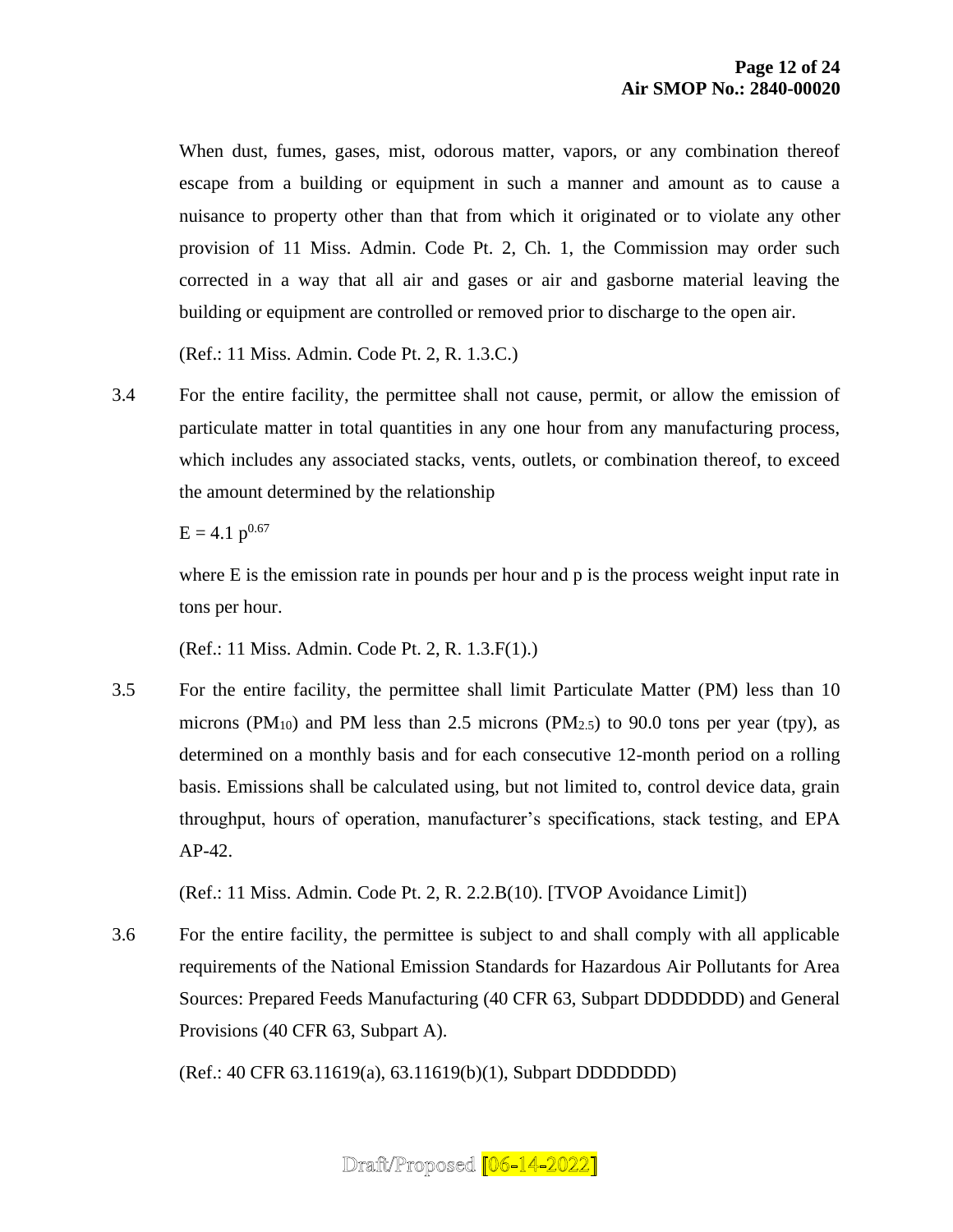- 3.7 For Emission Point AA-001, emissions from installations less than 10 million BTU per hour heat input shall not exceed 0.6 pounds per million BTU per hour heat input. (Ref.: 11 Miss. Admin. Code Pt. 2, R. 1.3.D(1)(a).)
- 3.8 For Emission Point AA-001 and AA-006, the maximum discharge of sulfur from any fuel burning installation in which the fuel is burned primarily to produce heat or power by indirect heat transfer shall not exceed 4.8 pounds (measured as sulfur dioxide) per million BTU heat input.

(Ref.: 11 Miss. Admin. Code Pt. 2, R. 1.4.A(1).)

3.9 For Emission Points AA-001 and AA-006, the permittee shall only combust natural gas. Fuel usage shall be determined by, but not limited to, fuel supplier records, natural gas meter, fuel receipts, etc.

(Ref.: 11 Miss. Admin. Code Pt. 2, R. 2.2.B(10).)

3.10 For Emission Point AA-002, the permittee shall capture emissions and route them to a cyclone. The cyclone shall be maintained in accordance with good air pollution control practices and manufacturer's specifications and operating instructions, if available. If manufacturer's specifications and operating instructions are not available, the permittee shall develop and follow standard operating procedures that ensure proper operation and maintenance of the cyclone.

(Ref.: 40 CFR 63.11621(f), Subpart DDDDDDD)

3.11 For Emission Points AA-002, AA-003, AA-004, AA-005, AA-008, AA-009, and AA-010, the permittee shall route all emissions to the respective control device. The permittee shall operate each control device at all times when processing. Should the control technologies become nonoperational then the respective process shall be shut down immediately, but not as to cause damage to equipment or property, or cause further environmental problems. The process shall not startup until such time that the control technology becomes operational. The permittee shall maintain on hand at all times sufficient equipment as is necessary to repair and/or overhaul each control device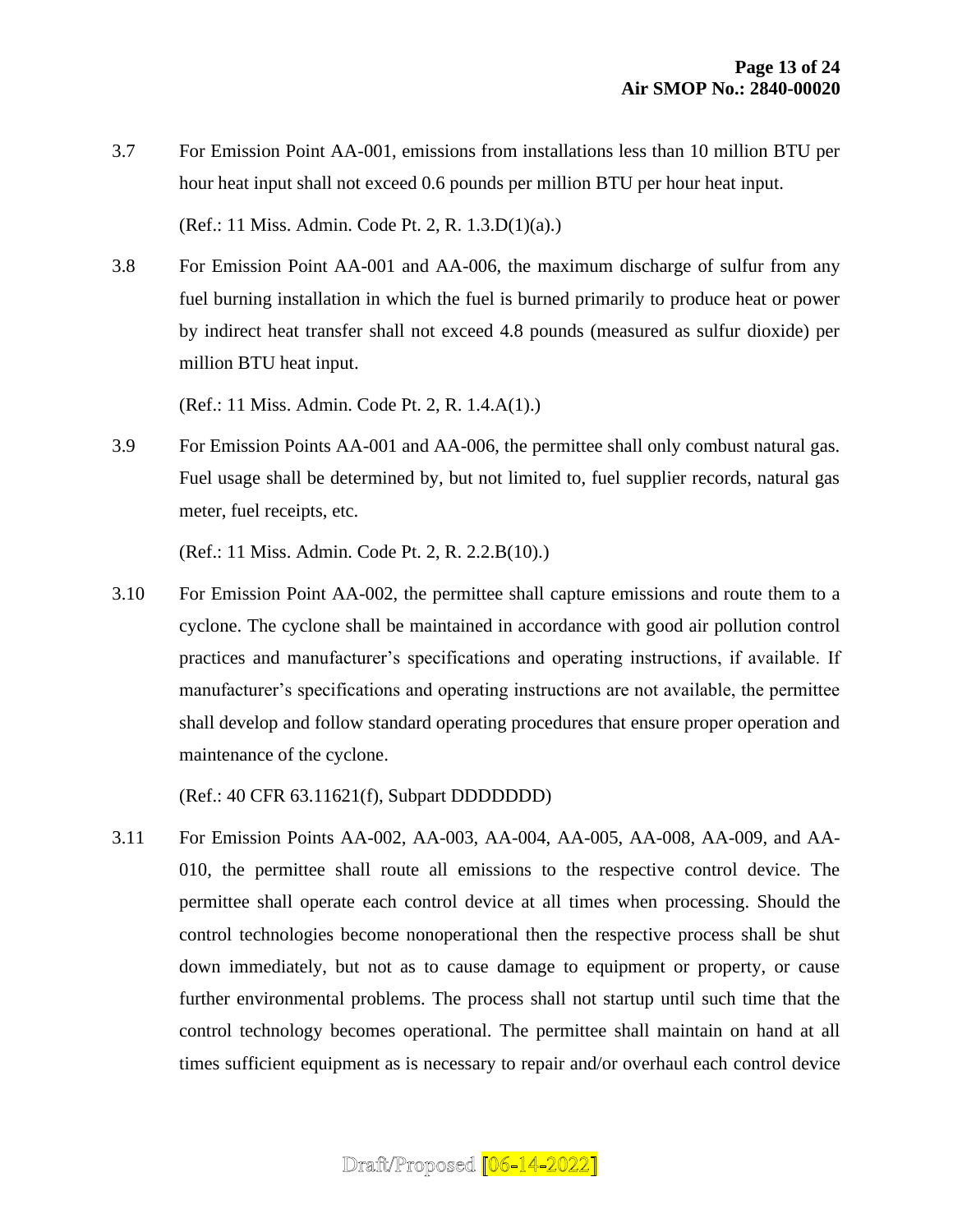at all times. Maintenance and quality assurance/quality control measures shall be conducted in accordance with the manufacture's specifications.

(Ref.: 11 Miss. Admin. Code Pt. 2, R. 2.2.B(10). [PSD and TVOP Avoidance Limit])

- 3.12 For Emission Points AA-003, AA-005, and FUG-001, where materials containing chromium or manganese are loaded into trucks or railcars, the permittee must lessen fugitive emissions by reducing the distance between the loadout spout and the vehicle being loaded by either paragraph (a) or (b) of this condition.
	- (a) Use a device of any kind at the bulk loadout spout that minimizes the distance to the vehicle being loaded.
	- (b) Use any other means to minimize the distance between the loadout spout and the vehicle being loaded.

(Ref.: 40 CFR 63.11621(d), Subpart DDDDDDD)

3.13 For Emission Point AA-006, the maximum permissible emission of ash and/or particulate matter from fossil fuel burning installations of equal to or greater than 10 million BTU per hour per heat input shall not exceed an emission rate as determined by the relationship

 $E = 0.8808 * I^{-0.1667}$ 

where E is the emission rate in pounds per million BTU per hour heat input and I is the heat input in millions of BTU per hour.

(Ref.: 11 Miss. Admin. Code Pt. 2, R. 1.3.D(1)(b).)

3.14 For Emission Point AA-006, the permittee is subject to and shall comply with all applicable requirements of the Standards of Performance for Small Industrial-Commercial-Institutional Steam Generating Units (40 CFR 60, Subpart Dc) and General Provisions (40 CFR 60, Subpart A).

(Ref.: 40 CFR 60.40c(a), Subpart Dc)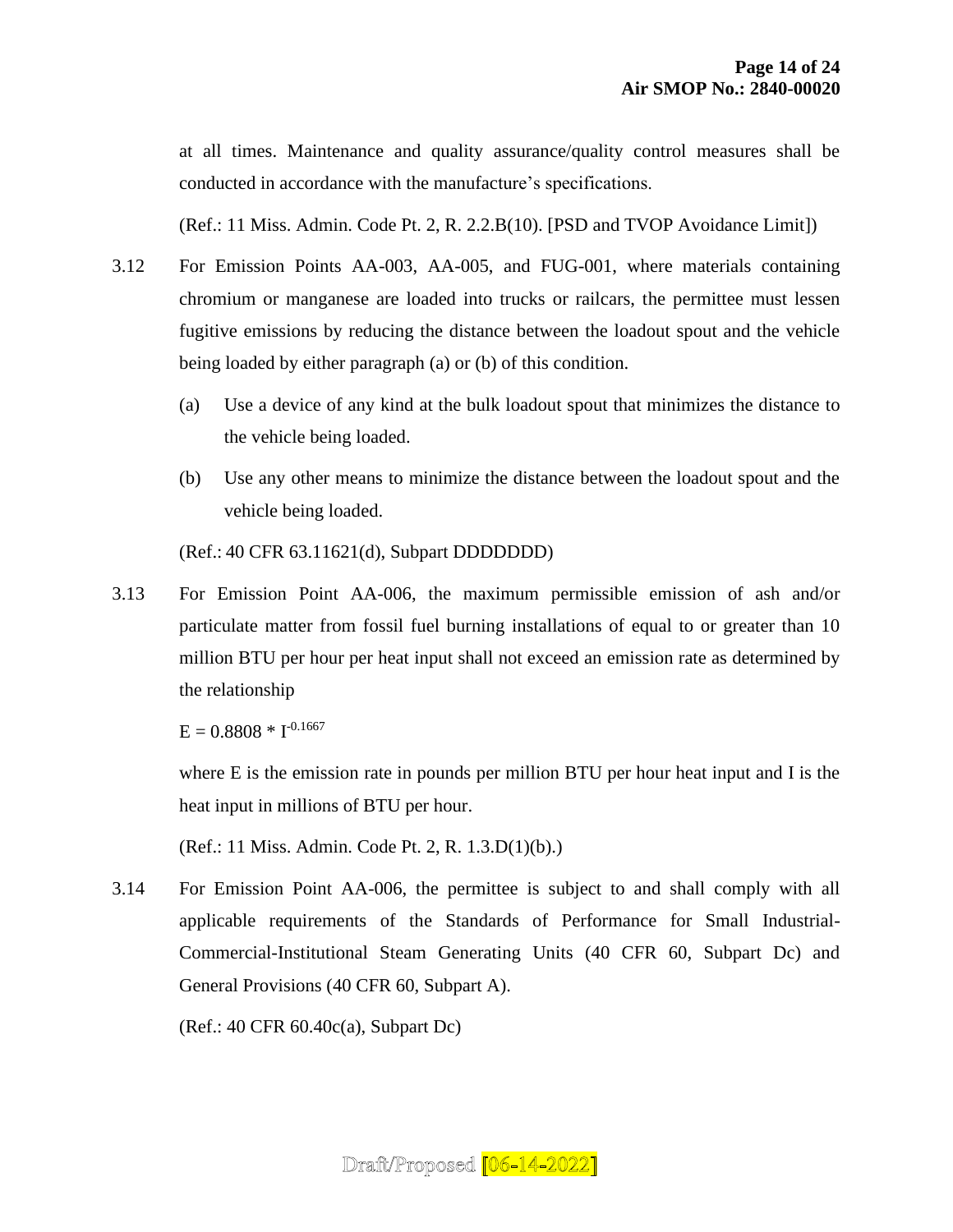## **SECTION 4. WORK PRACTICES**

| <b>Emission</b><br>Point | <b>Applicable Requirement</b>       | <b>Condition</b><br>Number(s) | Pollutant/<br><b>Parameter</b> | <b>Work Practice</b>                                 |
|--------------------------|-------------------------------------|-------------------------------|--------------------------------|------------------------------------------------------|
| Facility-Wide            | 40 CFR 63.11621(a), Subpart DDDDDDD | 4.1                           | <b>HAP</b>                     | <b>Dust Minimization Practices.</b>                  |
|                          | 40 CFR 63.11621(b), Subpart DDDDDDD | 4.2                           |                                | Store Chromium or Manganese in Closed<br>Containers. |
|                          | 40 CFR 63.11621(c), Subpart DDDDDDD | 4.3                           |                                | Minimize Emissions During Mixing.                    |

- 4.1 For the entire facility, in all areas of the affected source where materials contain chromium or manganese are stored, used, or handled, the permittee shall at all times operate all process equipment in accordance with manufacturer's specifications and in a manner to minimize dust creation and perform housekeeping measures to minimize excess dust. These measures shall include, but are not limited to:
	- (a) Use either an industrial vacuum system or manual sweeping to reduce the amount of dust,
	- (b) At least once per month, remove dust from walls, ledges, and equipment using low pressure air or by other means, and then sweep or vacuum the area, and;
	- (c) Keep exterior doors in the immediate affected areas shut except during normal ingress and egress, as practicable. This paragraph does not apply to areas where finished product is stored in closed containers, and no other containing chromium or manganese are present.

(Ref.: 40 CFR 63.11621(a), Subpart DDDDDDD)

- 4.2 For the entire facility, the permittee shall, at all times, store any raw materials containing chromium or manganese in closed containers. (Ref.: 40 CFR 63.11621(b), Subpart DDDDDDD)
- 4.3 For the entire facility, the mixer where materials containing chromium and manganese are added shall be covered at all times when mixing is occurring, except when the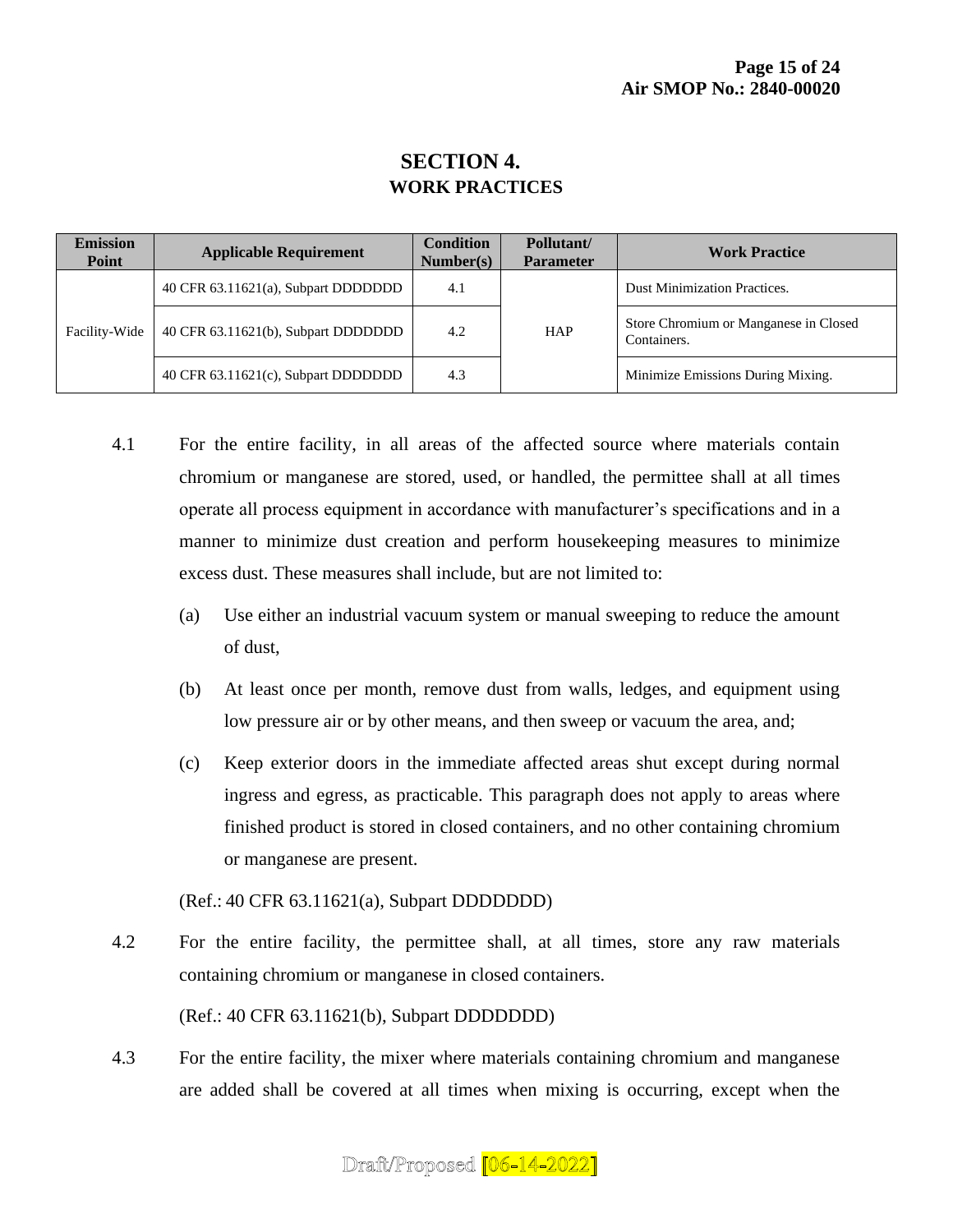materials are being added to the mixer. Materials containing chromium or manganese shall be added to the mixer in a manner that minimizes emissions.

(Ref.: 40 CFR 63.11621(c), Subpart DDDDDDD)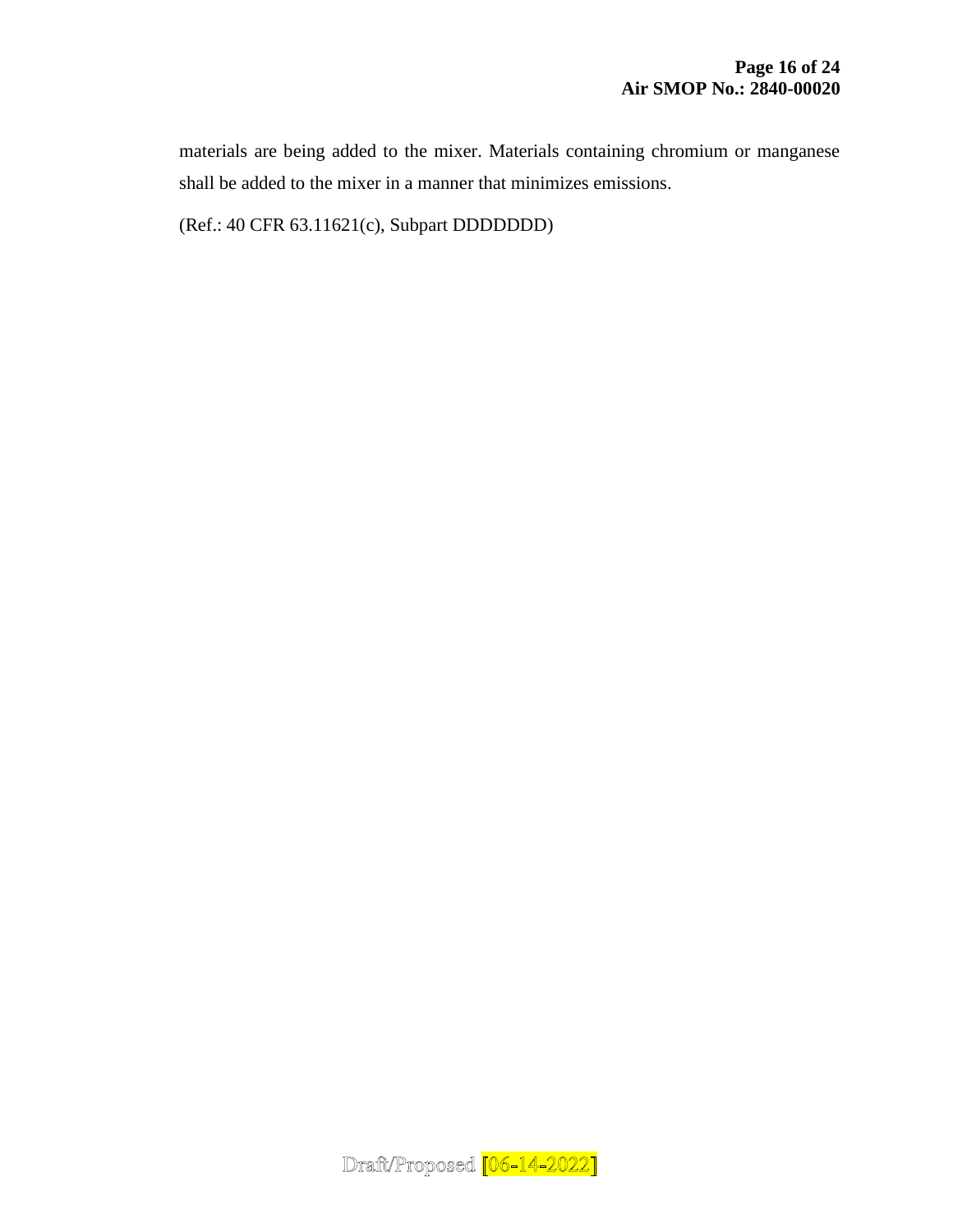| <b>SECTION 5.</b>                                |
|--------------------------------------------------|
| <b>MONITORING AND RECORDKEEPING REQUIREMENTS</b> |

| <b>Emission</b><br>Point               | <b>Applicable Requirement</b>                                                                      | <b>Condition</b><br>Number(s) | Pollutant/<br><b>Parameter</b> | <b>Monitoring/Recordkeeping</b><br><b>Requirement</b>    |
|----------------------------------------|----------------------------------------------------------------------------------------------------|-------------------------------|--------------------------------|----------------------------------------------------------|
| Facility-Wide                          | 11 Miss. Admin. Code Pt. 2, R. 2.9.                                                                | 5.1                           | Recordkeeping                  | Maintain records for a minimum of 5 years.               |
|                                        | 11 Miss. Admin. Code Pt. 2, R. 2.2.B(11).                                                          | 5.2                           | $PM_{10}$<br>PM <sub>2.5</sub> | Monitor and Record Emissions                             |
|                                        | 40 CFR 63.11624(c)(1), (2), (7), (8), and (9),<br>Subpart DDDDDDD                                  | 5.3                           | Recordkeeping                  | Notification and Compliance Certification<br>Requirement |
| $AA-001$<br>$AA-006$                   | 11 Miss. Admin. Code Pt. 2, R. 2.2.B(11). and<br>40 CFR 60.48c(g)(2), Subpart Dc                   | 5.4                           | Fuel Usage                     | Monthly Fuel Combustion Records                          |
| $AA-002$<br>$AA-004$                   | 11 Miss. Admin. Code Pt. 2, R. 2.2.B(11).                                                          | 5.5                           | $PM_{10}$<br>PM <sub>2.5</sub> | <b>Conduct Biennial Stack Test</b>                       |
|                                        | 40 CFR 63.11622(b)(1) and (3),<br>Subpart DDDDDDD and 11 Miss. Admin.<br>Code Pt. 2, R. 2.2.B(11). | 5.6                           | <b>HAP</b>                     | Monitor and Inspect the Cyclone                          |
|                                        |                                                                                                    |                               |                                | Perform Weekly Visual Inspection of the<br>Cyclone       |
|                                        | 40 CFR 63.11624(c)(5), Subpart DDDDDDD<br>and 11 Miss. Admin. Code Pt. 2, R. 2.2.B(11).            | 5.7                           | <b>HAP</b>                     | <b>Inspection Recordkeeping Requirement</b>              |
| $AA-003$<br>$AA-005$<br><b>FUG-001</b> | 40 CFR 63.11622(a) and 63.11624(c)(3),<br>Subpart DDDDDDD                                          | 5.8                           | <b>HAP</b>                     | Monthly Inspections of Control Devices                   |
|                                        |                                                                                                    |                               |                                | <b>Inspection Recordkeeping Requirement</b>              |
| AA-008<br>AA-009<br>$AA-010$           | 11 Miss. Admin. Code Pt. 2, R. 2.2.B(11).                                                          | 5.9                           | Opacity                        | Monthly Inspections of Control Devices                   |
|                                        |                                                                                                    |                               |                                | <b>Inspection Recordkeeping Requirement</b>              |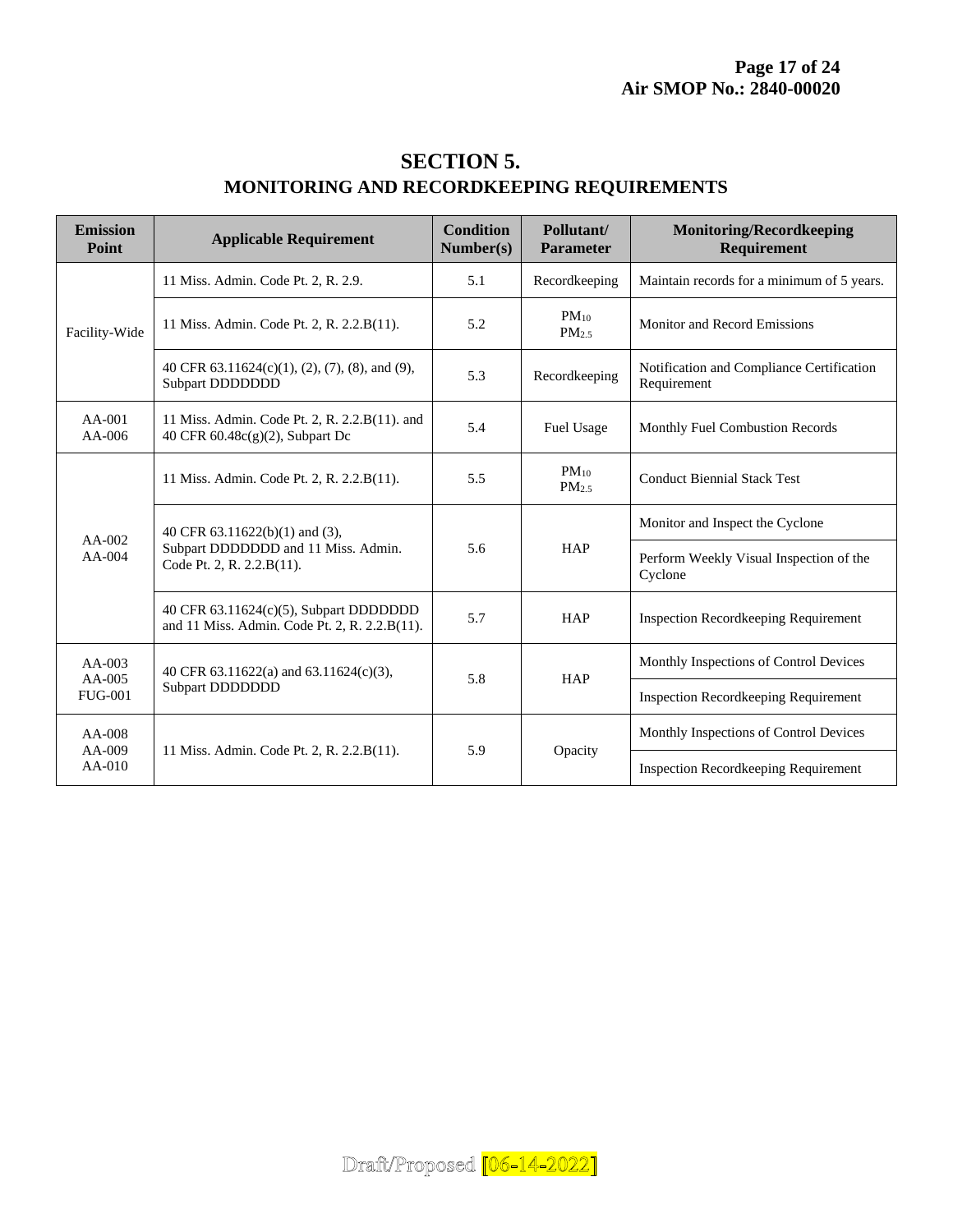5.1 For the entire facility, the permittee shall retain all required records, monitoring data, supporting information and reports for a period of at least five (5) years from the date of the monitoring sample, measurement, report, or application. Support information includes all calibration and maintenance records, all original strip-chart recordings or other data for continuous monitoring instrumentation, and copies of all reports required by this permit. Copies of such records shall be submitted to MDEQ as required by Applicable Rules and Regulations or this permit upon request.

(Ref.: 11 Miss. Admin. Code Pt. 2, R. 2.9.)

5.2 For the entire facility, the permittee shall monitor and record  $PM_{10}$  and  $PM_{2.5}$  emissions in tpy, as determined on a monthly basis and for each 12-month period on a rolling basis. Emissions shall be calculated using, but not limited to, control device data, grain throughput, hours of operation, manufacturer's specifications, stack testing, and EPA AP-42.

(Ref.: 11 Miss. Admin. Code Pt. 2, R. 2.2.B(11).)

- 5.3 For the entire facility, the permittee shall keep the following records:
	- (a) As required in 40 CFR  $(63.10(b)(2)(xiv)$ , the permittee shall keep a copy of each notification that the permittee submitted to comply with 40 CFR 63, Subpart DDDDDDD in accordance with 40 CFR 63.11624(a), Subpart DDDDDDD, and all documentation supporting any Initial Notification or Notification of Compliance Status that the permittee submitted.
	- (b) The permittee shall keep a copy of each Annual Compliance Certification prepared in accordance with 40 CFR 63.11624(b), Subpart DDDDDDD.

Records shall be in a form suitable and readily available for expeditious review, according to 40 CFR  $63.10(b)(1)$ , Subpart A, and records shall be kept for 5 years following the date of each recorded action. The permittee shall keep each record onsite for at least 2 years after the date of each recorded action according to 40 CFR  $63.10(b)(1)$ , Subpart A. The permittee may keep the records offsite for the remaining 3 years.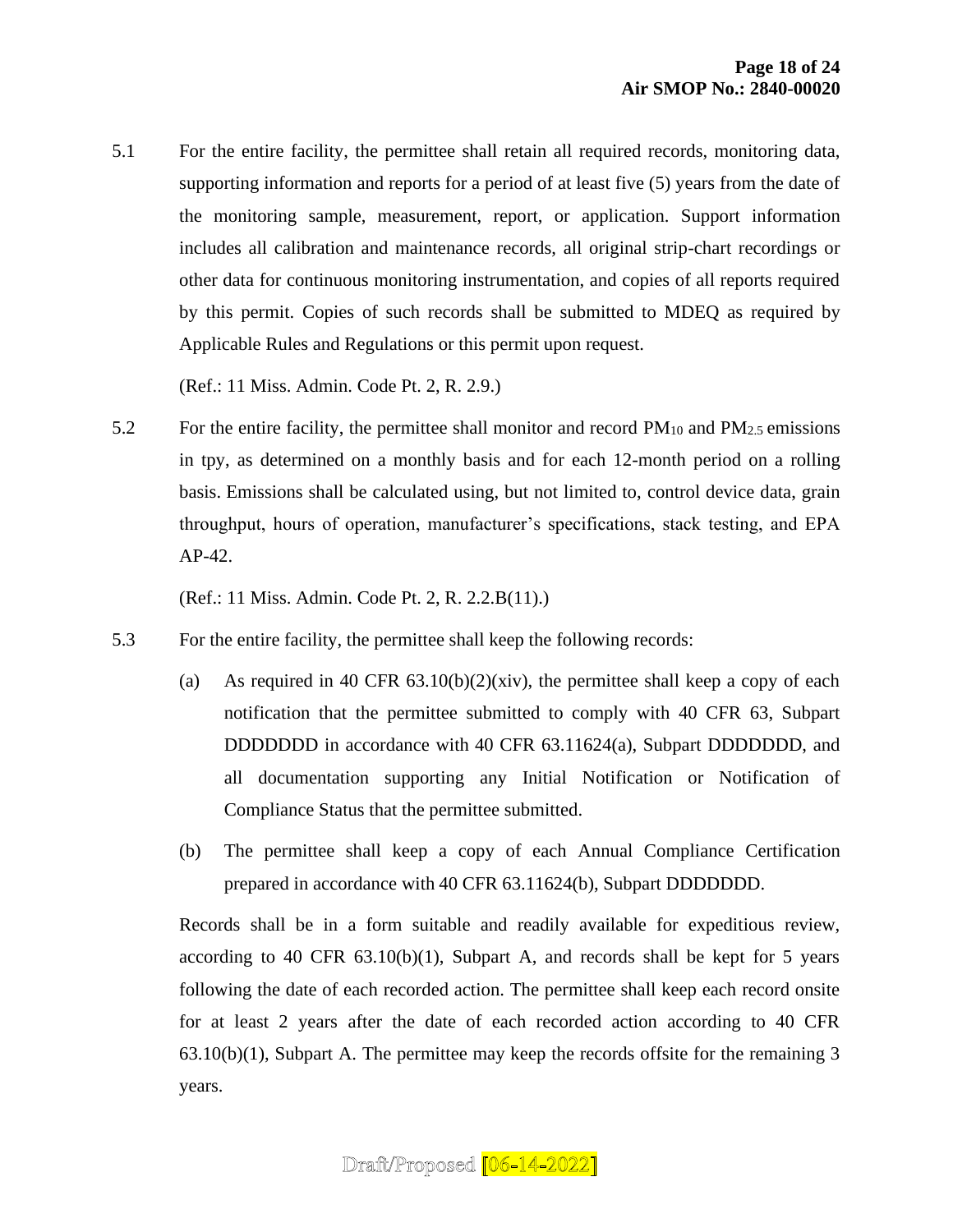(Ref.: 40 CFR 63.11624(c)(1), (2), (7), (8), and (9), Subpart DDDDDDD)

5.4 For Emission Point AA-001 and AA-006, the permittee shall record and maintain records of the amount of natural gas combusted during each calendar month. Fuel usage shall be determined by, but not limited to, fuel supplier records, natural gas meter, fuel receipts, etc.

(Ref.: 11 Miss. Admin. Code Pt. 2, R. 2.2.B(11). and 40 CFR 60.48c(g)(2), Subpart Dc)

5.5 For Emission Points AA-002 and AA-004, beginning with the issuance of this permit, the permittee shall demonstrate compliance with  $PM_{10}$  and  $PM_{2.5}$  major source thresholds by conducting biennial stack tests on a rotational basis. The permittee shall stack test a cyclone once every 2 years, not to exceed 25 months from the previous stack test. The permittee shall conduct the stack test in accordance with EPA Test Methods 5 and 201, or an EPA approved equivalent. The permittee shall use the results of the most recent stack test, hours of operation, production, etc. to calculate  $PM_{10}$  and PM<sub>2.5</sub> emissions on a monthly basis in tons and the 12-month rolling total in tpy.

(Ref.: 11 Miss. Admin. Code Pt. 2, R. 2.2.B(11).)

- 5.6 For Emission Points AA-002 and AA-004, the permittee shall comply the following inspection and monitoring requirements:
	- (a) The permittee shall perform quarterly inspections of the cyclone for corrosion, erosion, or any other damage that could result in air in-leakage, and record the results in accordance with Condition 5.7 (40 CFR 63.11624(c), Subpart DDDDDDD).
	- (b) The permittee shall perform a weekly visual inspection of the operating cyclone to ensure it is operating consistent with good air pollution control practices.

(Ref.: 40 CFR 63.11622(b)(1) and (3), Subpart DDDDDDD and 11 Miss. Admin. Code Pt. 2, R. 2.2.B(11).)

5.7 For Emission Points AA-002 and AA-004, the permittee shall keep the following records: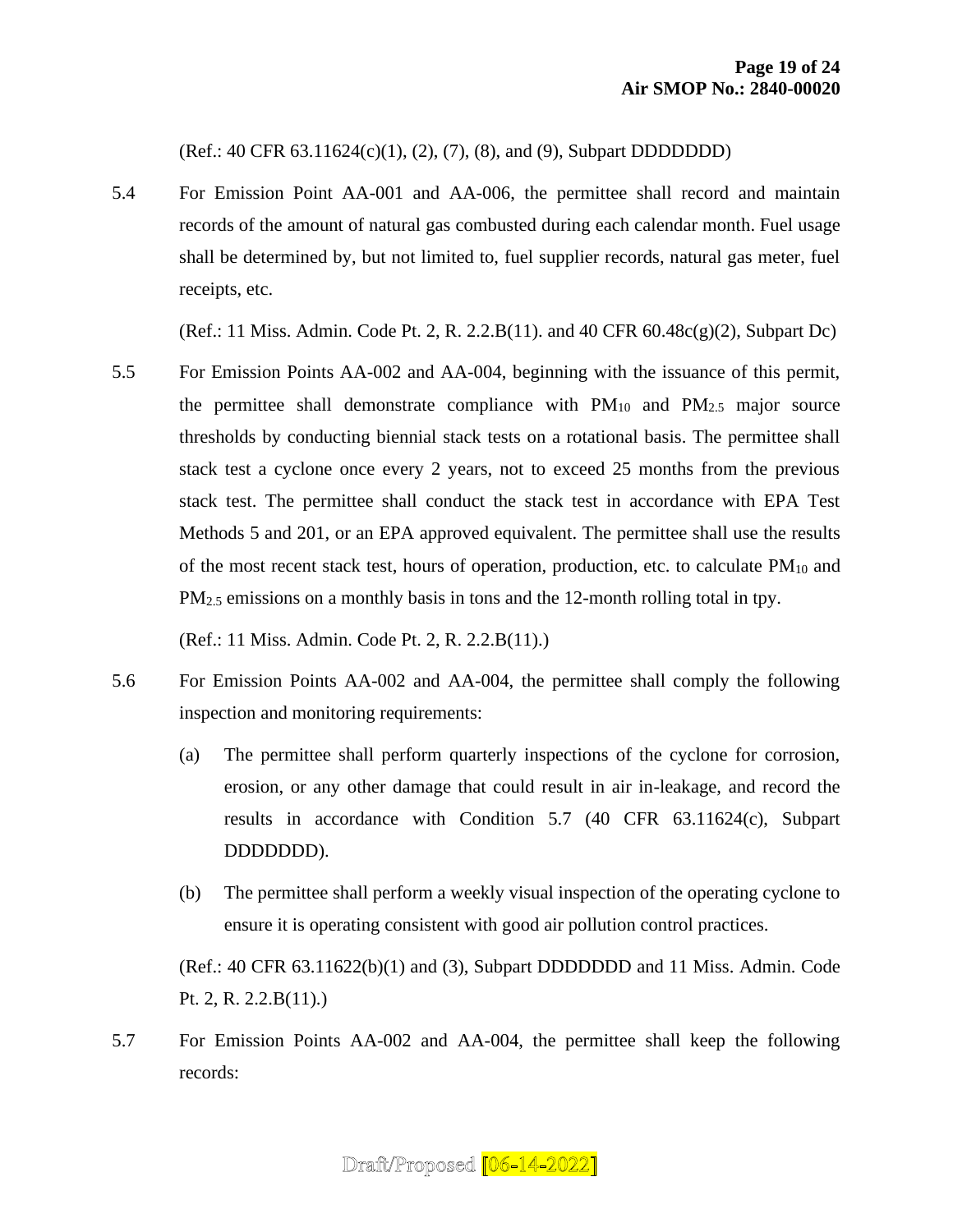- (a) Records of all quarterly inspections. The quarterly inspection records shall include the following:
	- (1) The date, place, and time of each inspection;
	- (2) Person performing the inspection, and;
	- (3) Results of the inspection, including the date, time, and duration of the corrective action period from the time the inspection indicated a problem to the time of the indication that the cyclone was restored to proper operation.
- (b) Records of weekly visual inspections of the operating cyclone, including a record of any corrective action taken as a result of the inspection.

(Ref.:  $40$  CFR  $63.11624(c)(5)$ , Subpart DDDDDDD and 11 Miss. Admin. Code Pt. 2, R.  $2.2.B(11)$ .

- 5.8 For Emission Points AA-003, AA-005, and FUG-001, the permittee shall perform monthly inspections of each device to ensure it is in proper working condition. The permittee shall keep and maintain the following records of the monthly inspections:
	- (a) The date, place, and time of each inspection;
	- (b) Person performing the inspection, and;
	- (c) Results of the inspection, including the date, time, and duration of the corrective action period from the time the inspection indicated a problem to the time of the indication that the device was replaced or restored to operation.

(Ref.: 40 CFR 63.11622(a) and 63.11624(c)(3), Subpart DDDDDDD)

- 5.9 For Emission Points AA-008, AA-009, and AA-010, the permittee shall perform monthly inspections of each device to ensure it is in proper working condition. The permittee shall keep and maintain the following records of the monthly inspections:
	- (a) The date, place, and time of each inspection;
	- (b) Person performing the inspection, and;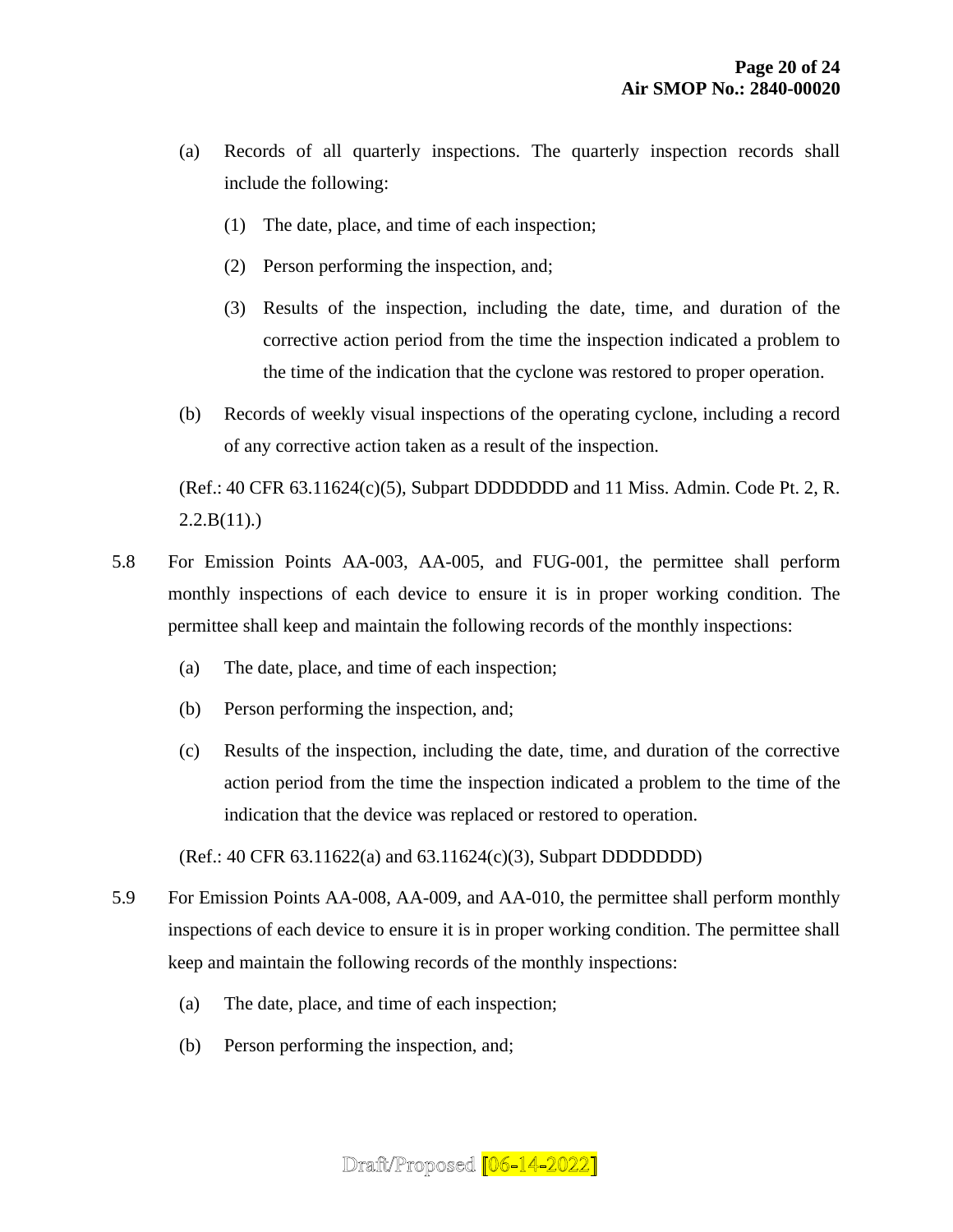(c) Results of the inspection, including the date, time, and duration of the corrective action period from the time the inspection indicated a problem to the time of the indication that the device was replaced or restored to operation.

(Ref.: 11 Miss. Admin. Code Pt. 2, R. 2.2.B(11).)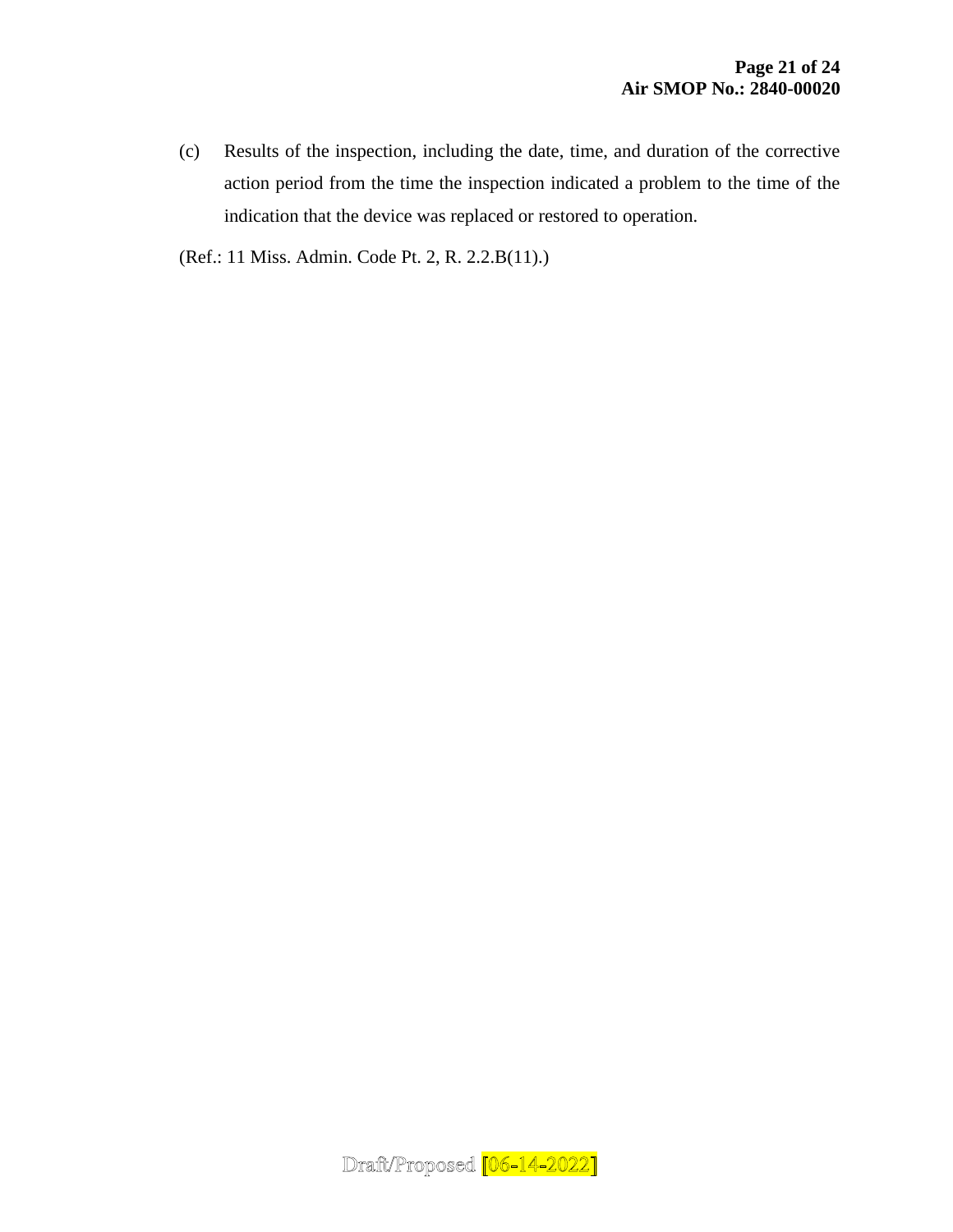| <b>Emission</b><br>Point | <b>Applicable Requirement</b>                                                    | <b>Condition</b><br>Number(s) | <b>Reporting Requirement</b>                                                     |
|--------------------------|----------------------------------------------------------------------------------|-------------------------------|----------------------------------------------------------------------------------|
| Facility-Wide            | 11 Miss. Admin. Code Pt. 2, R. 2.2.B(11).                                        | 6.1                           | Report permit deviations within five (5) working days.                           |
|                          | 11 Miss. Admin. Code Pt. 2, R. 2.2.B(11).                                        | 6.2                           | Submit certified annual monitoring report.                                       |
|                          | 11 Miss. Admin. Code Pt. 2, R. 2.2.B(11).                                        | 6.3                           | All documents submitted to MDEQ shall be certified by a<br>Responsible Official. |
|                          | 11 Miss. Admin. Code Pt. 2, R. 2.2.B(11).                                        | 6.4                           | $PM_{10}$ and $PM_{2.5}$ Emissions Monitoring Report                             |
|                          | 40 CFR $63.11624(b)(1)$ , $(2)$ , $(3)$ , $(5)$ , and $(7)$ ,<br>Subpart DDDDDDD | 6.5                           | <b>Annual Monitoring Report</b>                                                  |
|                          | 40 CFR 63.11624(d), Subpart DDDDDDD                                              | 6.6                           | Notification Requirement                                                         |
| $AA-002$<br>$AA-004$     | 11 Miss. Admin. Code Pt. 2, R. 2.2.B(11).                                        | 6.7                           | <b>Stack Test Reporting Requirement</b>                                          |

## **SECTION 6. REPORTING REQUIREMENTS**

6.1 Except as otherwise specified herein, the permittee shall report all deviations from permit requirements, including those attributable to upsets, the probable cause of such deviations, and any corrective actions or preventive measures taken. Said report shall be made within five (5) working days of the time the deviation began.

(Ref.: 11 Miss. Admin. Code Pt. 2, R. 2.2.B(11).)

6.2 Except as otherwise specified herein, the permittee shall submit a certified annual synthetic minor monitoring report postmarked no later than 31st of January for the preceding calendar year. This report shall address any required monitoring specified in the permit. All instances of deviations from permit requirements shall be clearly identified in the report. Where no monitoring data is required to be reported and/or there are no deviations to report, the report shall contain the appropriate negative declaration.

(Ref.: 11 Miss. Admin. Code Pt. 2, R. 2.2.B(11).)

6.3 Any document required by this permit to be submitted to the DEQ shall contain a certification signed by a responsible official stating that, based on information and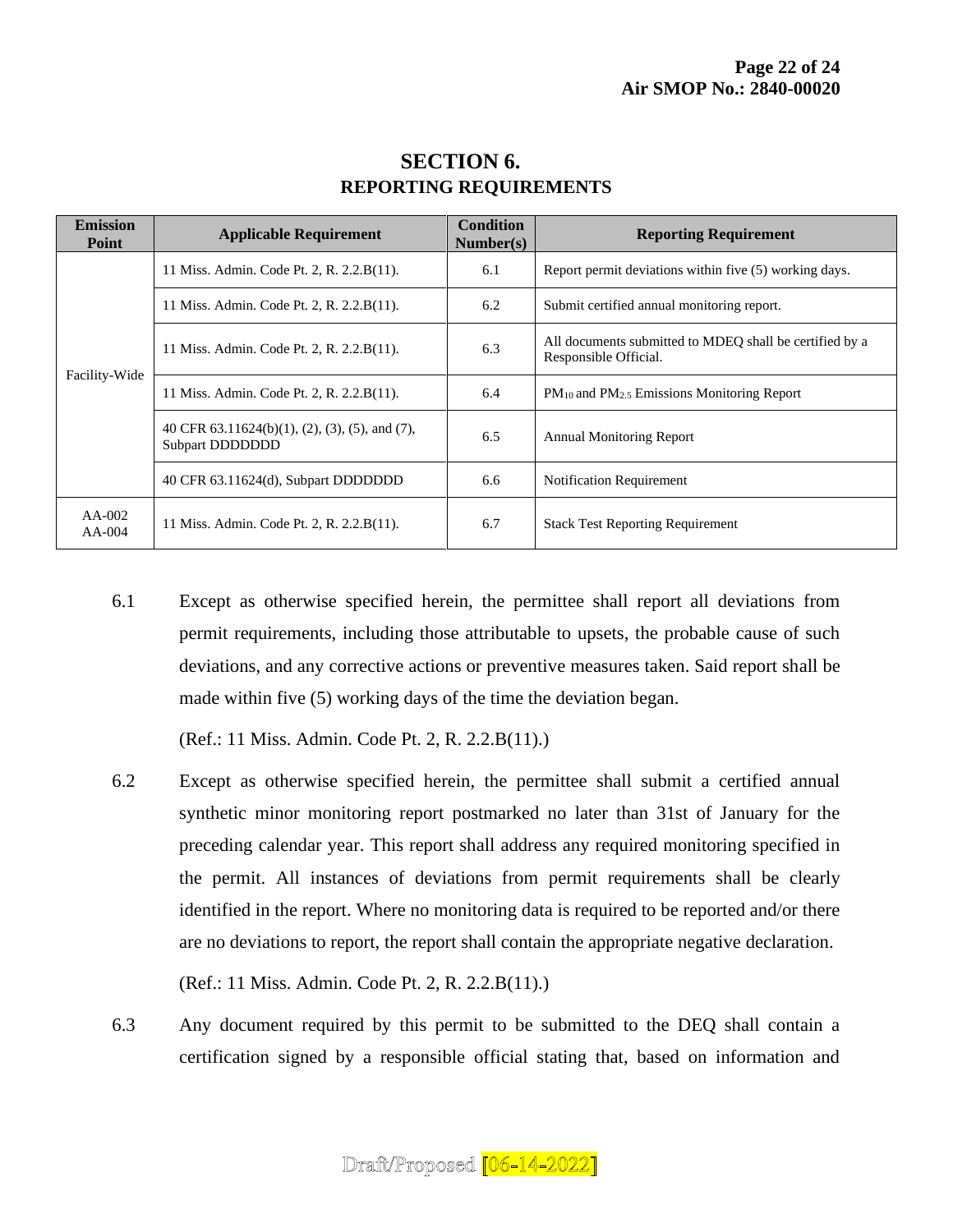belief formed after reasonable inquiry, the statements and information in the document are true, accurate and complete.

(Ref.: 11 Miss. Admin. Code Pt. 2, R. 2.2.B(11).)

6.4 For the entire facility, the permittee shall submit an annual monitoring report, in accordance with Condition 6.2, containing total  $PM_{10}$  and  $PM_{2.5}$  emission calculations in tons per month and tpy for each consecutive 12-month period. The report shall include the supporting calculations which could include, but is not limited to, equipment hours of operation, manufacturer's specifications, throughput, fuel combusted, EPA AP-42 guidance, etc.

(Ref.: 11 Miss. Admin. Code Pt. 2, R. 2.2.B(11).)

- 6.5 For the entire facility, the permittee shall prepare and submit an annual monitoring report for the previous year by March 1 of each year. The annual compliance report shall contain the following information:
	- (a) The company's name and address.
	- (b) A statement by a responsible official with that official's name, title, phone number, e-mail address and signature, certifying the truth, accuracy, and completeness of the notification and a statement of whether the source has complied with all the relevant standards and other requirements of 40 CFR 63, Subpart DDDDDDD.
	- (c) If the source is not in compliance, include a description of deviations from the applicable requirements, the time periods during which the deviations occurred, and the corrective actions taken.
	- (d) For Emission Point AA-002, the permittee shall identify all instances when the cyclone was not operating properly as determined in accordance with Condition 3.10 (40 CFR 63.11621(f), Subpart DDDDDDD).
	- (e) For Emission Point AA-002, the permittee shall notify the DEQ if the average daily feed production level for the previous year was 50 tpd or less and that the